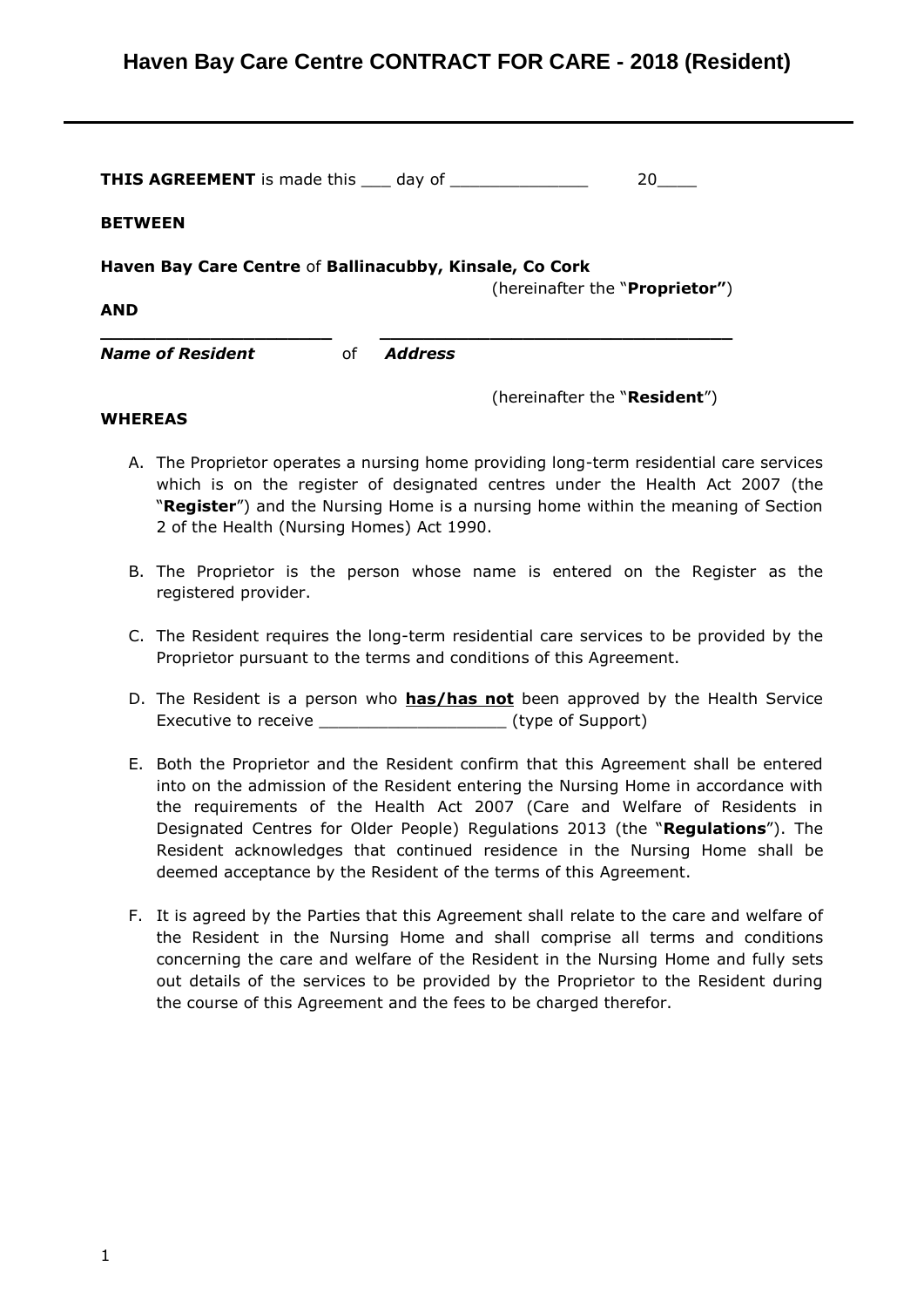#### **NOW IT IS HEREBY AGREED AS FOLLOWS: 1 DEFINITIONS**

1.1 The following terms shall have the following meanings for the purposes of interpreting this Agreement unless the context otherwise provides:

**"Act"** shall mean the Nursing Homes Support Scheme Act 2009.

**"Commencement Date"** shall mean the **\_\_\_\_\_\_\_\_\_\_\_\_\_\_\_.**

**"Force majeure event"** shall exist if either Party is hindered in the performance of its obligations pursuant to this Agreement or in the preparation for such performance, as a consequence of war, the threat of war, riot, nuisance, fire, water damage, flood, strike, sit down strike, lock out, import or export embargoes, defective machinery, disruptions in the provision of energy, as well as for any other cause that is not within the control or scope of risk of the party concerned.

["**Guarantee"** shall mean the guarantee executed between the Proprietor, the Resident and the Guarantor prior to or on or about the same time as the execution of this Agreement.]<sup>1</sup>

[**"Guarantor"** means a person who shall guarantee the obligations of the Resident pursuant to the Guarantee.]<sup>2</sup>

**"Nursing Home"** shall mean the Proprietor's nursing home situated at **Ballinacubby, Kinsale, Co Cork** where the Proprietor shall provide the Services to the Resident.

**"Nursing Home Service Charge"** shall mean the charge for the services set out in Part 2 of Schedule 2 which the Proprietor provides to the Resident as a facility service provided to all residents.

**"Nursing Home Services"** shall mean the services set out in Part 1 of Schedule 2 which the Proprietor provides to the Resident as a facility service provided to all residents.

**"Individual Services"** shall mean the services set out in Part 1 of Schedule 3 which the Proprietor may provide to the Resident for the fees set out in Part 2 of Schedule 3.

**"Party" or "Parties"** shall mean the Proprietor and/or the Resident or either one of them as the proper context may allow.

"**Services"** shall mean the services which the Proprietor shall provide to the Resident more particularly set out in Part 1 of Schedule 1 for the fees set out in Part 2 of Schedule 1 or in the case of a Resident not in receipt of State Support the services set out in Part 1 of Schedule 4 for the fees set out in Part 2 of Schedule 4.

-

 $1$  May be deleted if no Guarantee is being entered into

<sup>2</sup> May be deleted if no Guarantee is being entered into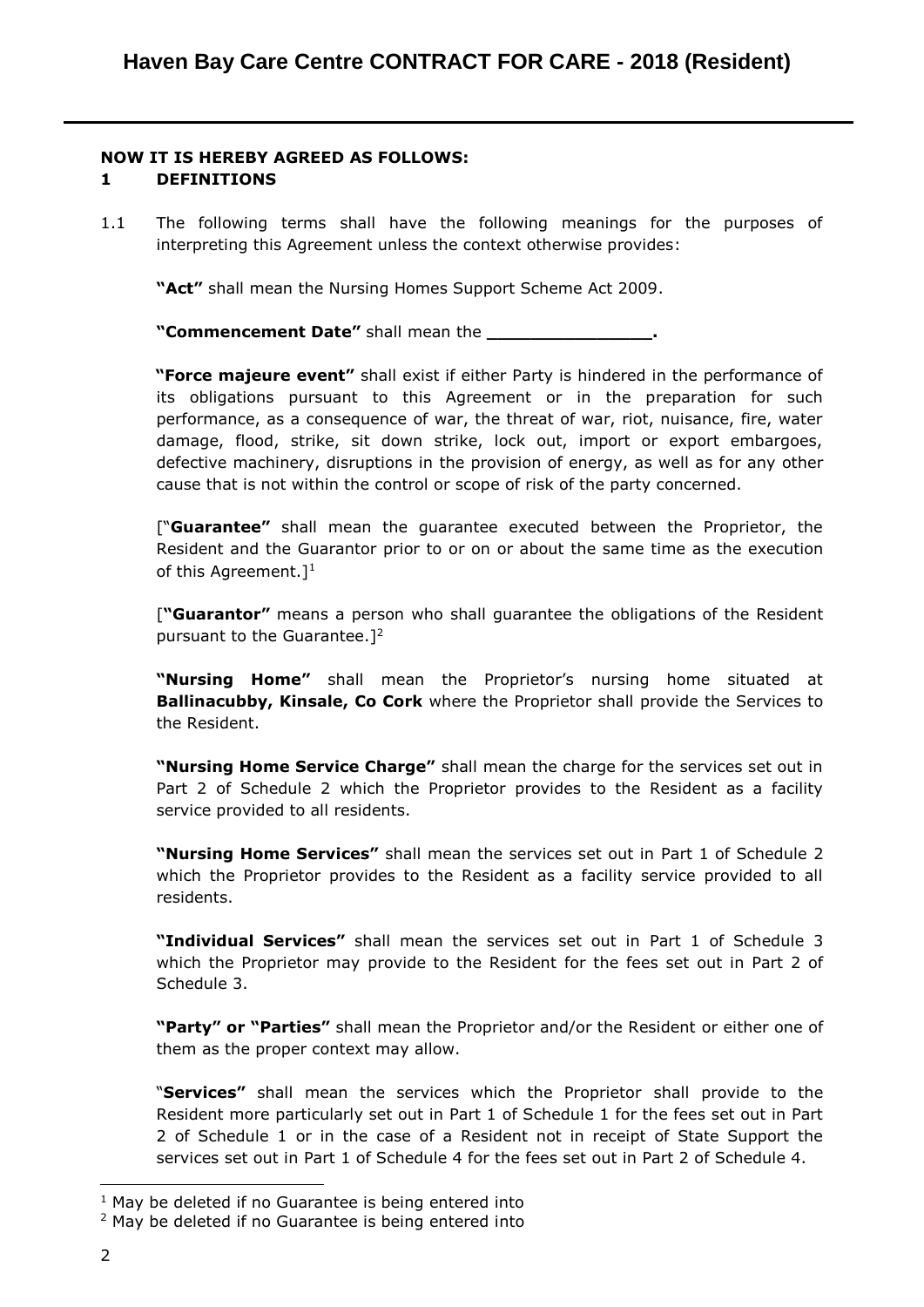**"State Support"** shall mean state support as defined in the Act.

| <b>Residents in receipt of state support (NHSS)</b> |                                           |                                          |  |  |  |  |  |  |
|-----------------------------------------------------|-------------------------------------------|------------------------------------------|--|--|--|--|--|--|
| Schedule 1                                          | Part 1                                    | Services included within the fee         |  |  |  |  |  |  |
|                                                     | Part 2                                    | Terms of National Treatment Purpose Fund |  |  |  |  |  |  |
|                                                     | Part 3                                    | Amount                                   |  |  |  |  |  |  |
| Schedule 2                                          | Part 1                                    | Nursing Home Services (facility service) |  |  |  |  |  |  |
|                                                     | Part 2                                    | Amount                                   |  |  |  |  |  |  |
|                                                     | Part 1                                    | Additional services                      |  |  |  |  |  |  |
| Schedule 3                                          | Part 1                                    | Additional services                      |  |  |  |  |  |  |
|                                                     | Part 2                                    | Cost of additional services              |  |  |  |  |  |  |
|                                                     | Residents not in receipt of state support |                                          |  |  |  |  |  |  |
| Schedule 4                                          | Part 1                                    | Services included within the fee         |  |  |  |  |  |  |
|                                                     | Part 2                                    | Amount                                   |  |  |  |  |  |  |

- 1.2 Words importing the singular number shall include the plural and vice versa and words importing the masculine gender only shall include the feminine and neuter genders and words importing persons shall include firms, corporations, trusts, companies and incorporated and unincorporated bodies. Marginal notes and headings herein are inserted for convenience only and shall not affect the construction or interpretation hereof.
- 1.3 The preamble and all appendices or schedules to this Agreement form an integral and substantial part of this Agreement. This Agreement sets out the entire agreement between the Parties and shall supersede all prior discussions between the Parties and all statements, representations, terms and conditions, warranties, proposals, communications and understandings whenever given and whether orally or in writing by one Party to the other or by any Party to any third party.
- 1.4 A reference to any Party shall include that party's personal representatives, successors and permitted assigns.
- 1.5 A reference to a statute or statutory provision is a reference to it as amended, extended or re-enacted from time to time.
- 1.6 A reference to a statute or statutory provision shall include all subordinate legislation made from time to time under that statute or statutory provision and as amended, extended or re-enacted from time to time.
- 1.7 A reference to **writing** or **written** includes fax but not e-mail.
- 1.8 Any obligation on a Party not to do something includes an obligation not to allow that thing to be done.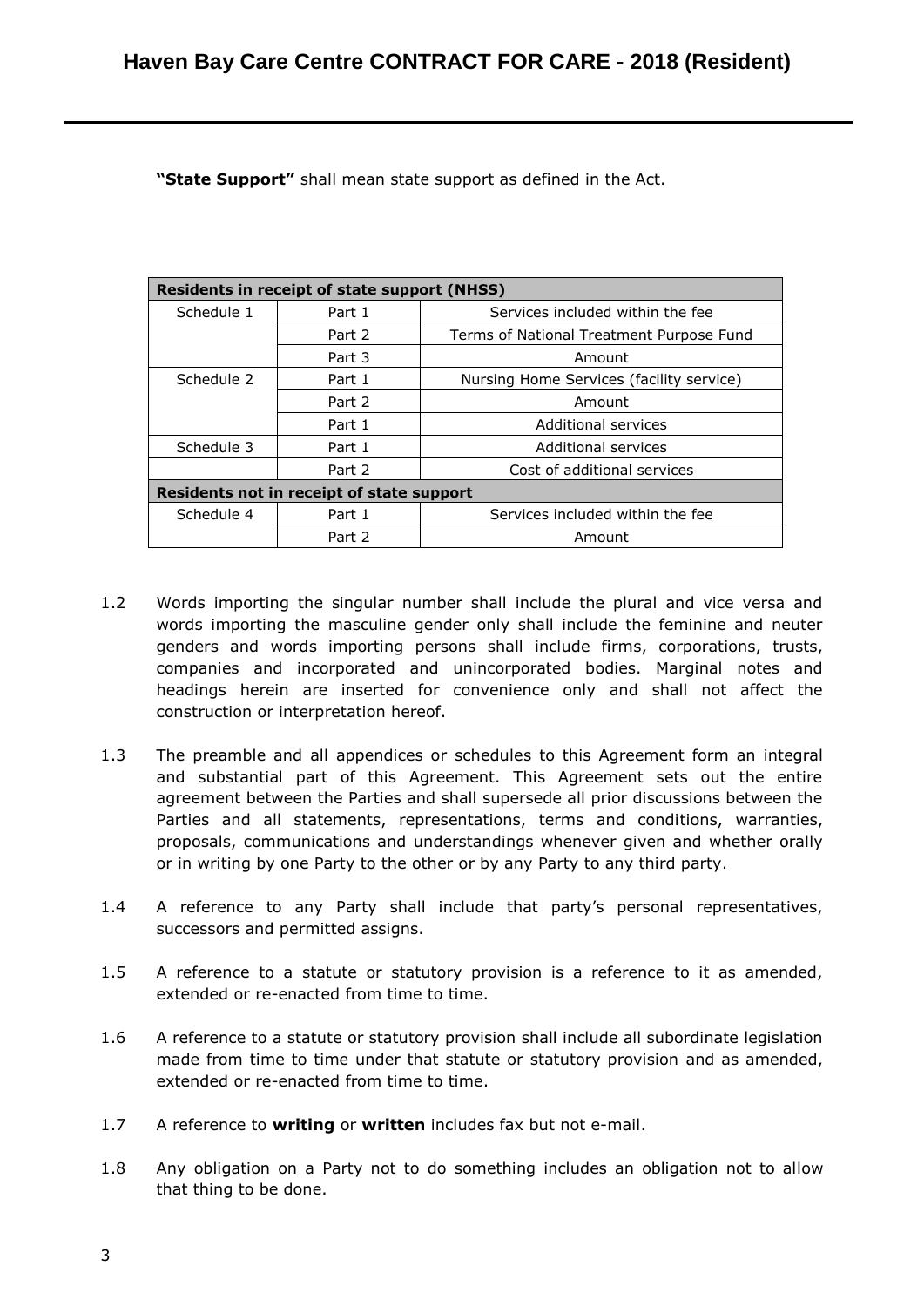- 1.9 References to clauses and Schedules are to the clauses and Schedules of this Agreement and reference to paragraphs are to paragraphs of the relevant Schedule.
- 1.10 Any words following from the terms **including, include, in particular, for example** or any similar expression shall be construed as illustrative and shall not limit the sense of the words, description, definition, phrase or term preceding those terms.
- 1.11 This Agreement shall be not construed strictly against either Party.

#### **2 SERVICES**

- 2.1 The Proprietor shall, for the duration of this Agreement, provide to the Resident the agreed services including the Services and undertakes to provide the Resident suitable and sufficient care to maintain the Resident's welfare and wellbeing having regard to the nature and extent of the Resident's dependency and needs, which services may, as appropriate, be provided by the Proprietor to the Resident under the direction of a General Medical Practitioner from time to time. The Nursing Home also provides the Nursing Home Services for the benefit of residents for the indicated Nursing Home Service Charge. In addition the Individual Services are services the Resident may avail for the indicated additional fees.
- 2.2 In the provision of the agreed services to the Resident, the Proprietor shall use its best endeavours to comply with the Regulations and all applicable legislative provisions governing the provision of long-term residential care to residents of Irish private/voluntary nursing homes.
- 2.3 The Proprietor shall ensure that the Resident's needs are at all times set out in an individual care plan which shall be developed and agreed following a comprehensive assessment by an appropriate health care professional of the health, personal and social care needs of a Resident. The Proprietor shall so far as is reasonably practical arrange to meet the needs of the Resident based on such care plan.
- 2.4 On admission the Resident shall provide the details set out in the admission form in Schedule 5 (the "**Admission Form**").
- 2.5 Each of the parties agrees and warrants to the other that it has the necessary capacity to enter into this Agreement and this Agreement when executed shall represent legally binding enforceable obligations on it.

#### **3 FEES**

3.1 Where the Resident is a person who has been approved to receive State Support in accordance with the Act and is in receipt of the Services, the Nursing Home Services and the Individual Services specified in the respective Part 1 of Schedule 1, 2 and/or 3 as the case may be, the fees payable by the Resident to the Proprietor are set out in the respective Part 2 of Schedule 1, 2 and/or 3 as the case may be. The Services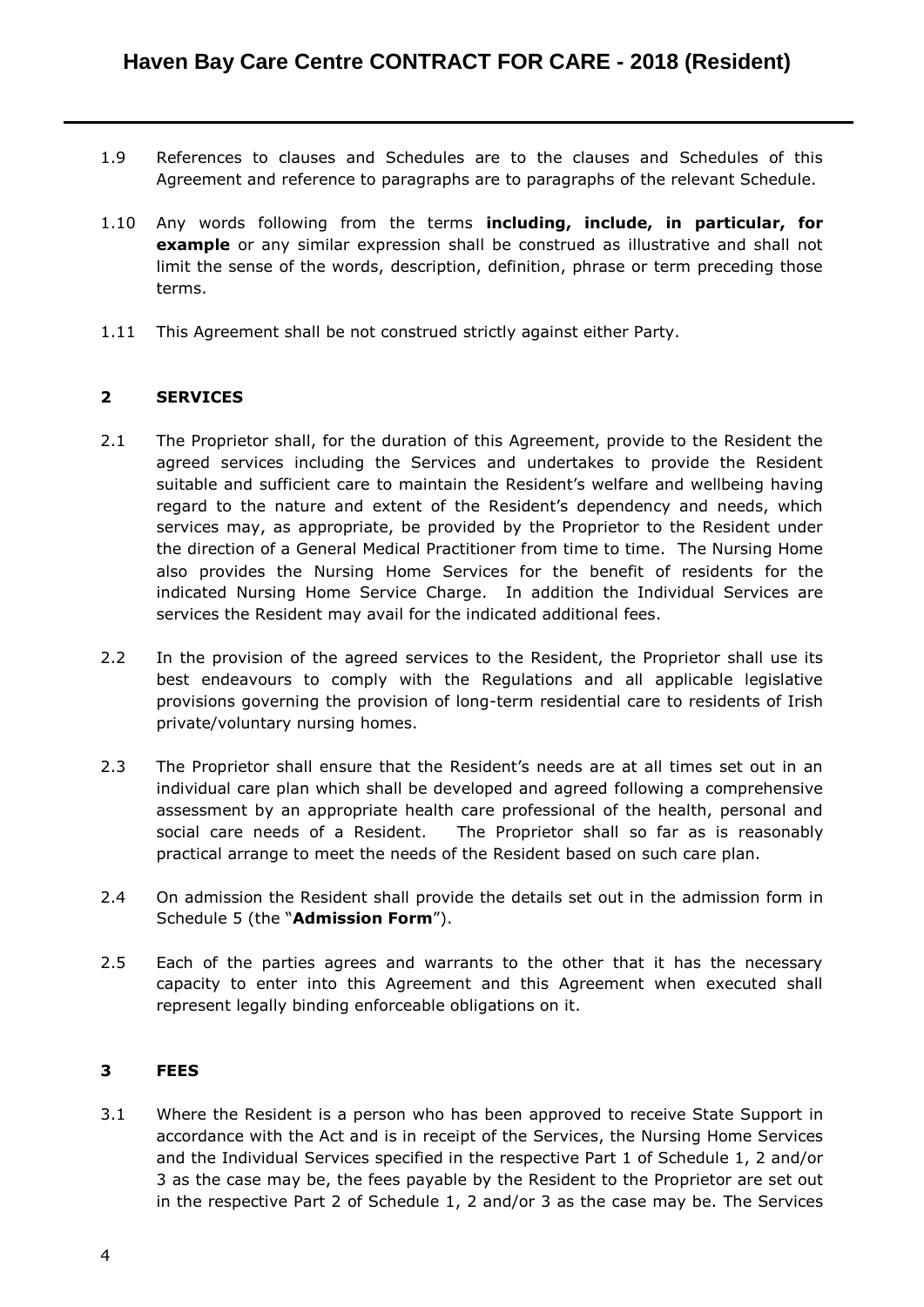are those services required to be provided to all Residents in receipt of State Support. It is acknowledged and agreed that the Nursing Home Services are provided to all residents and that the Individual Services are services that a Resident may avail of which in both cases are provided for the indicated additional fees in Schedule 2 and Schedule 3 to this Agreement.

- 3.2 Where the Resident is a person other than a person who has been approved to receive State Support in accordance with the Act and is in receipt of the Services specified in Part 1 of Schedule 4 to this Agreement, the fees payable by the Resident to the Proprietor are set out in Part 2 of Schedule 4 to this Agreement.
- 3.3 The fees set out in Schedule 1, 2, 3 and 4 of this Agreement may, subject to law and regulations, be reviewed and revised by the Proprietor on an annual basis or where there is a change in the condition of the Resident and/or services provided to the Resident and/or required by the Resident upon service of ten days written notice by one Party on the other.
- 3.4 Where the Resident leaves the Nursing Home voluntarily during any period in respect of which the fees under this Agreement have been paid, the said fees shall not be refunded by the Proprietor to the Resident, except as may otherwise be agreed between the Parties.
- 3.5 If through death, permanent hospitalisation or unforeseen permanent discharge, a Resident leaves the Nursing Home during a period for which the fees have been paid, subject to notification to the Proprietor which permits the Proprietor to use the Residents place and bed for another person and not to keep it for the Resident, the said fee may be refunded by the Proprietor to the Resident or any person lawfully appointed under law or by the Resident to act for and on behalf of the Resident.
- 3.6 In the case of fees being paid or supported through the liquidation of assets through the offices of solicitors, accountants, courts or other bodies, the Proprietor may require that suitable undertakings are provided for and on behalf of the Resident.
- 3.7 [The Resident confirms that he has duly executed with the Guarantor the Guarantee in favour of the Proprietor and hereby acknowledges that such Guarantee is a condition precedent and on-going condition to this Agreement.]<sup>3</sup>
- 3.8 Where the Resident is not in receipt of State Support at the time of his admission to the Nursing Home but subsequently becomes entitled to or receives State Support the Proprietor shall, in accordance with Regulation 24(2) (c) of the Regulations of 2013 promptly refund to the Resident any amounts due to be repaid to the Resident arising from their receipt of State Support.
- 3.9 The Proprietor will provide the Resident with written information setting out the arrangements for application by the Resident for funding and receipt of funding under the Nursing Home Support Scheme and shall provide reasonable assistance to the Resident in completing any such applications and the Parties agree that the

-

<sup>&</sup>lt;sup>3</sup> Clause may be deleted if there is no guarantee being entered into.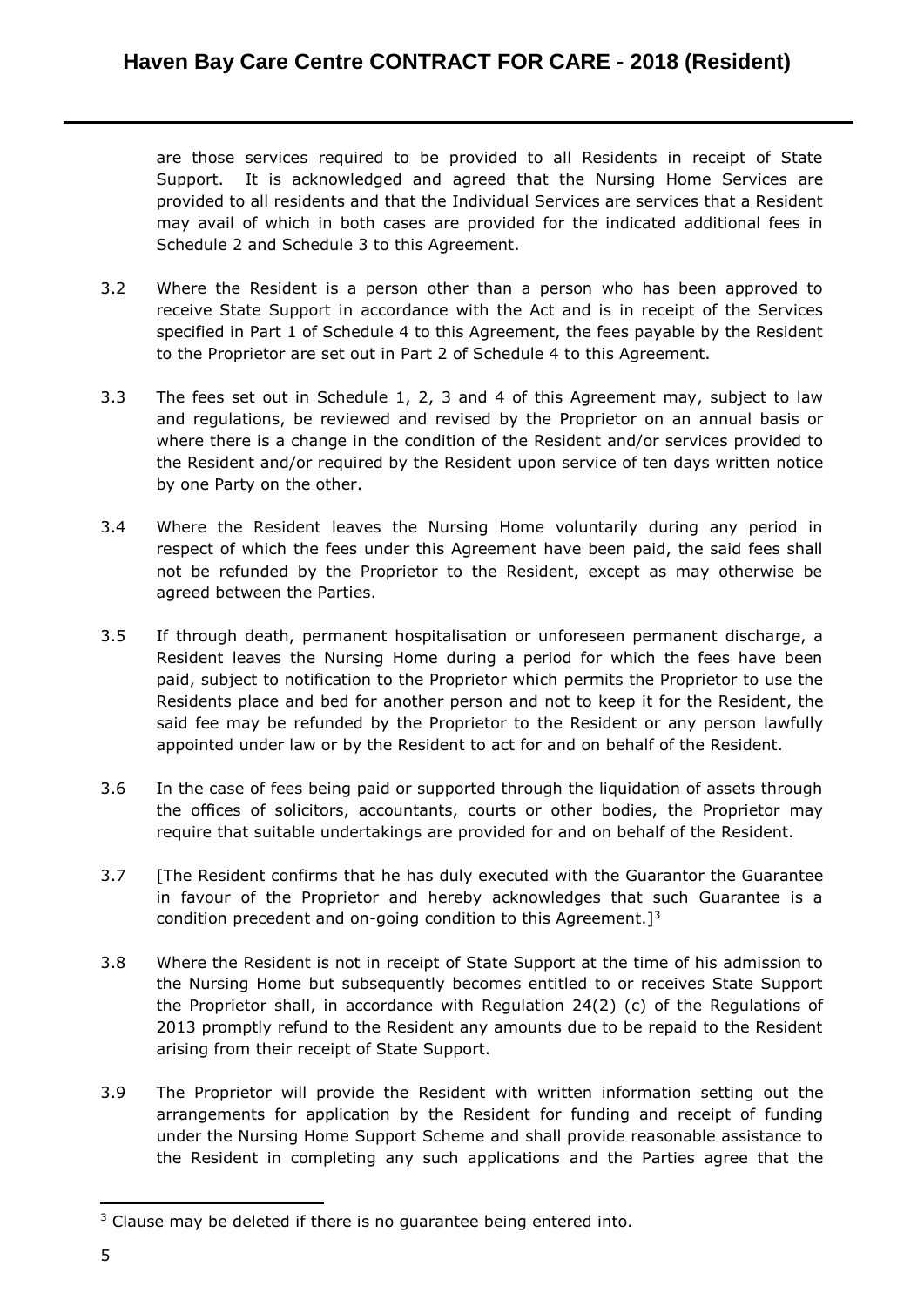provision by the Proprietor such information is sufficient to satisfy the regulatory obligations of the Proprietor in this regard.

- 3.10 The Resident acknowledges that all services to be provided by the Proprietor to the Resident shall be provided in accordance with the terms of this Agreement and that continued residence and/or any payment of fees by the Resident to the Proprietor in respect of such services shall be deemed acceptance by the Resident of the terms of this Agreement.
- 3.11 Payment is made by **direct debit** only.

#### **4 DUTIES OF THE PROPRIETOR**

The Proprietor or its servants, agents or assigns shall:

- 4.1 ensure so far as is reasonably practical that where medical treatment is recommended by a medical practitioner and agreed by the Resident that such treatment is facilitated but for the avoidance of doubt the Proprietor shall not be responsible for payment for such treatment or provision of specialist equipment;
- 4.2 ensure that the Resident is provided with services provided for the occupation and recreation of all residents and it is acknowledged that in the case of such services which may also include and involve group activities that the additional Nursing Home Service Charge will apply as set out in Schedule 2;
- 4.3 ensure so far as is reasonably practical within the Provider's control that a pharmacist of the Resident's choice or who is acceptable to the Resident is available to the Resident;
- 4.4 ensure that the Resident is provided with privacy, insofar as is reasonably practical;
- 4.5 ensure so far as is reasonably practical that the Resident have access to information concerning current affairs, local matters and community resources and events, voluntary groups, radio, television and other media;
- 4.6 provide the Resident with arrangements to facilitate, insofar as is reasonably practical, the exercise of his civil, political and religious rights;
- 4.7 carefully consider any suggestion from the Resident or from his family or other relevant persons to maximise his comfort and care;
- 4.8 ensure that so far as is reasonably practical the Resident has access to telephone facilities which may be accessed privately and is free to communicate at all times, having regard to his and other residents' well-being, safety and health;
- 4.9 ensure that appropriate arrangements are made for the Resident to receive visitors;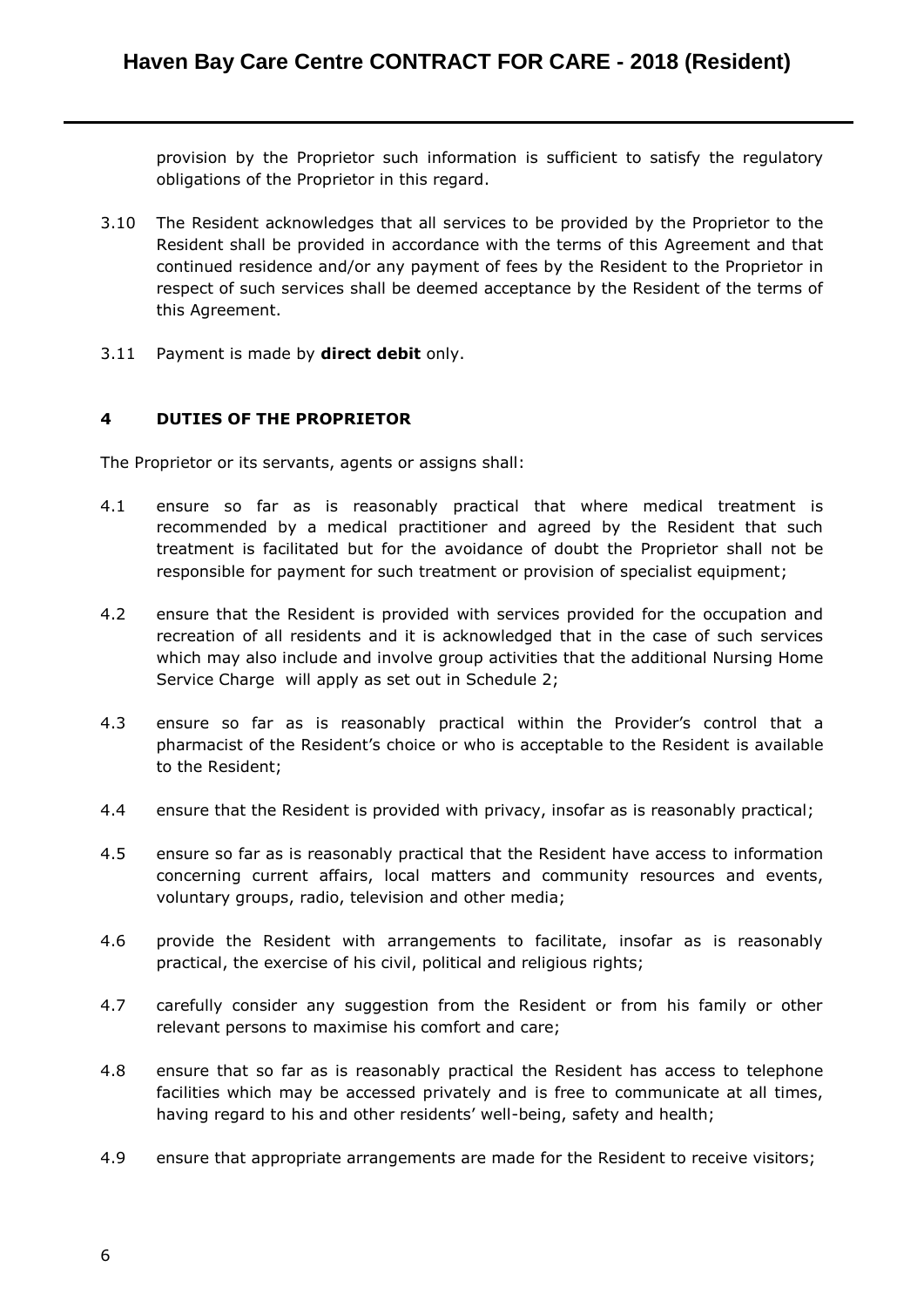- 4.10 investigate any bona fide complaint made by or on behalf of the Resident and communicate the result of such investigation to the complainant in accordance with established complaints policies and procedures;
- 4.11 ensure that the Resident has access to a safe supply of fresh drinking water at all times and is provided with food and drink and quantities adequate for the Resident's needs;
- 4.12 ensure that any dietary restrictions applying to the Resident on medical or religious grounds shall be facilitated;
- 4.13 provide facilities for the storage of the Resident's personal property, jewellery and other belongings and monies and maintain a full written record of thereof;
- 4.14 ensure that all reasonable measures are taken to protect the Resident from all forms of abuse;
- 4.15 ensure in so far as is reasonably practical that the Resident has access to independent advocacy services; and
- 4.16 ensure that in all cases the dignity of the Resident shall be respected.

#### **5 DURATION AND TERMINATION**

- 5.1 This Agreement shall commence on the Commencement Date and shall terminate in accordance with the provisions hereof.
- 5.2 Either Party may terminate this Agreement by notice in writing, not less than four weeks prior to the date upon which such termination becomes effective. Where the Resident terminates this Agreement without providing notice in accordance with this Clause, the Resident shall pay to the Proprietor the following fee in lieu of notice €2,500*.*

#### **6 TERMINATION IN EXCEPTIONAL CIRCUMSTANCES**

- 6.1 The Proprietor shall have the right to terminate this Agreement with immediate effect in the event that:
	- (i) the Resident becomes disruptive and/or aggressive towards any other Resident of the Nursing Home and/or any member of staff of the Nursing Home; or
	- (ii) the Proprietor forms the opinion that the Resident's behaviour is a risk to the health and safety of any resident of the Nursing Home and/or any member of staff of the Nursing Home; or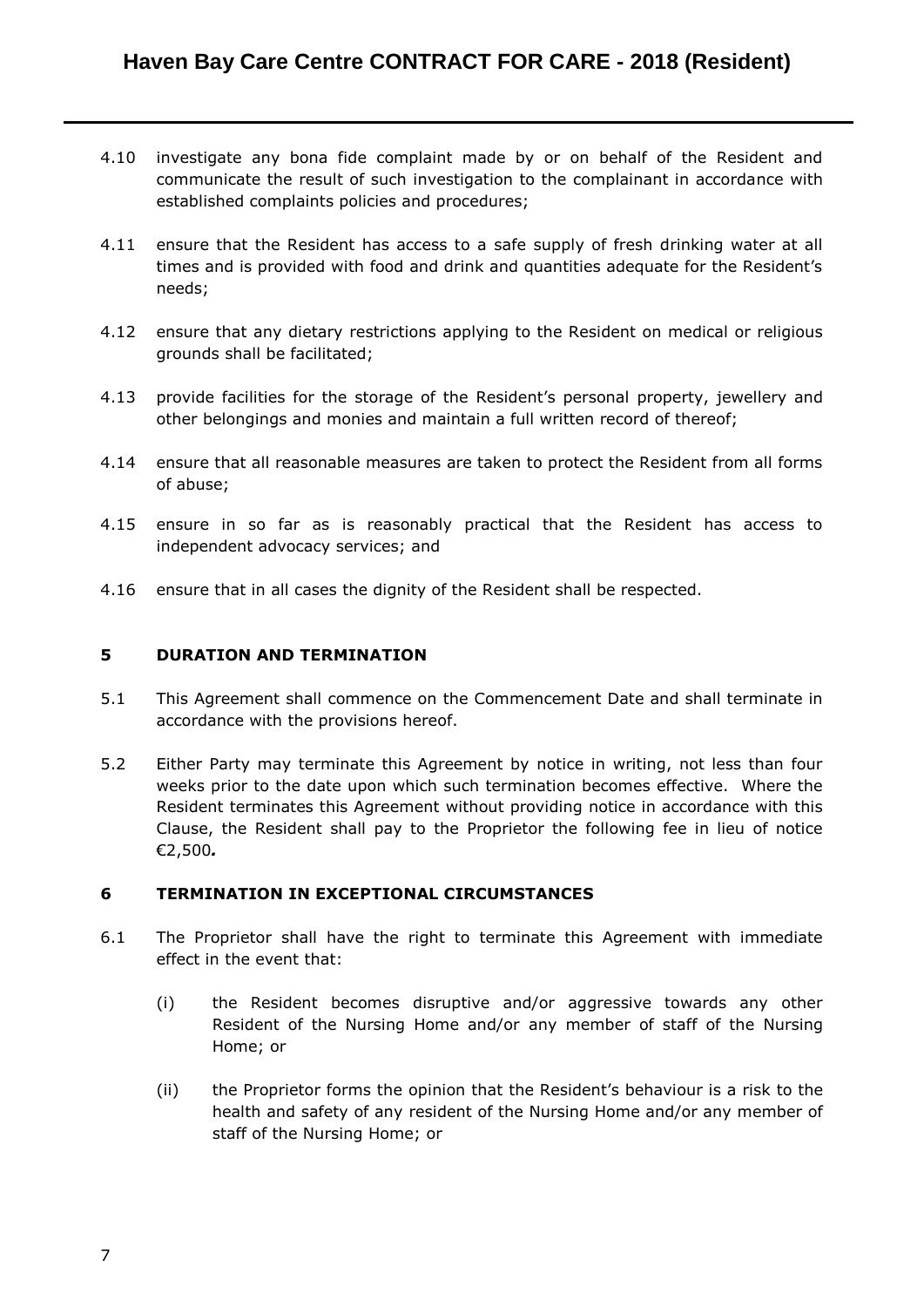- (iii) any situation whatsoever arises whereby the Proprietor is incapable of operating the Nursing Home or is unable to provide the Services in the Nursing Home or is unable to provide Services to the Resident; or
- (iv) the Proprietor forms the opinion that the behaviour of any member of the Resident's family or a visitor to the Resident is disruptive or a risk to the health and safety of any resident of the Nursing Home and/or any member of staff of the Nursing Home.

The Resident acknowledges that the Proprietor shall have the right to exercise its right under this Clause at its sole discretion either with or without consultation with appropriate State authorities and/or the Resident's next of kin.

- 6.2 The Proprietor shall have the right to terminate this Agreement with immediate effect in the event that the Resident fails to pay all sums due and owing under this Agreement in accordance with Clause 7.1(f) and/or pursuant to a demand made by the Proprietor to the Resident in accordance with Clause 8.1.6 and/or Clause 8.1.7 of this Agreement.
- 6.3 The Parties agree that where the Proprietor terminates this Agreement pursuant to Clause 6.1, the Proprietor shall be entitled to discharge the Resident and it is hereby agreed by the Parties that this Agreement shall be deemed to be an agreement for the purposes of Regulations 25(4) of the Regulations. The Proprietor shall so far as is practical ensure that any discharge is carried out so that it is safe and planned by the Proprietor accordingly.

### **7 REQUIREMENTS FOR THE RESIDENT**

- 7.1 The Resident shall upon admission and during the duration of this Agreement comply with the following obligations. The Resident shall:
	- (a) present all medications to any person appointed by the Proprietor (including the director of nursing or person in charge of the Nursing Home) upon admission to the Nursing Home;
	- (b) take all reasonable steps to ensure that visitors and relatives do not bring into the Nursing Home medication or food for consumption or use by the Resident without the prior consent of the Proprietor;
	- (c) ensure that his clothing and belongings are clearly marked and/or labelled with the Resident's name or initials;
	- (d) comply with all reasonable requests and suggestions made by the Proprietor;
	- (e) ensure the punctual payment within 21 days of a demand by the Proprietor of all fees or sums due or owing to the Proprietor under this Agreement;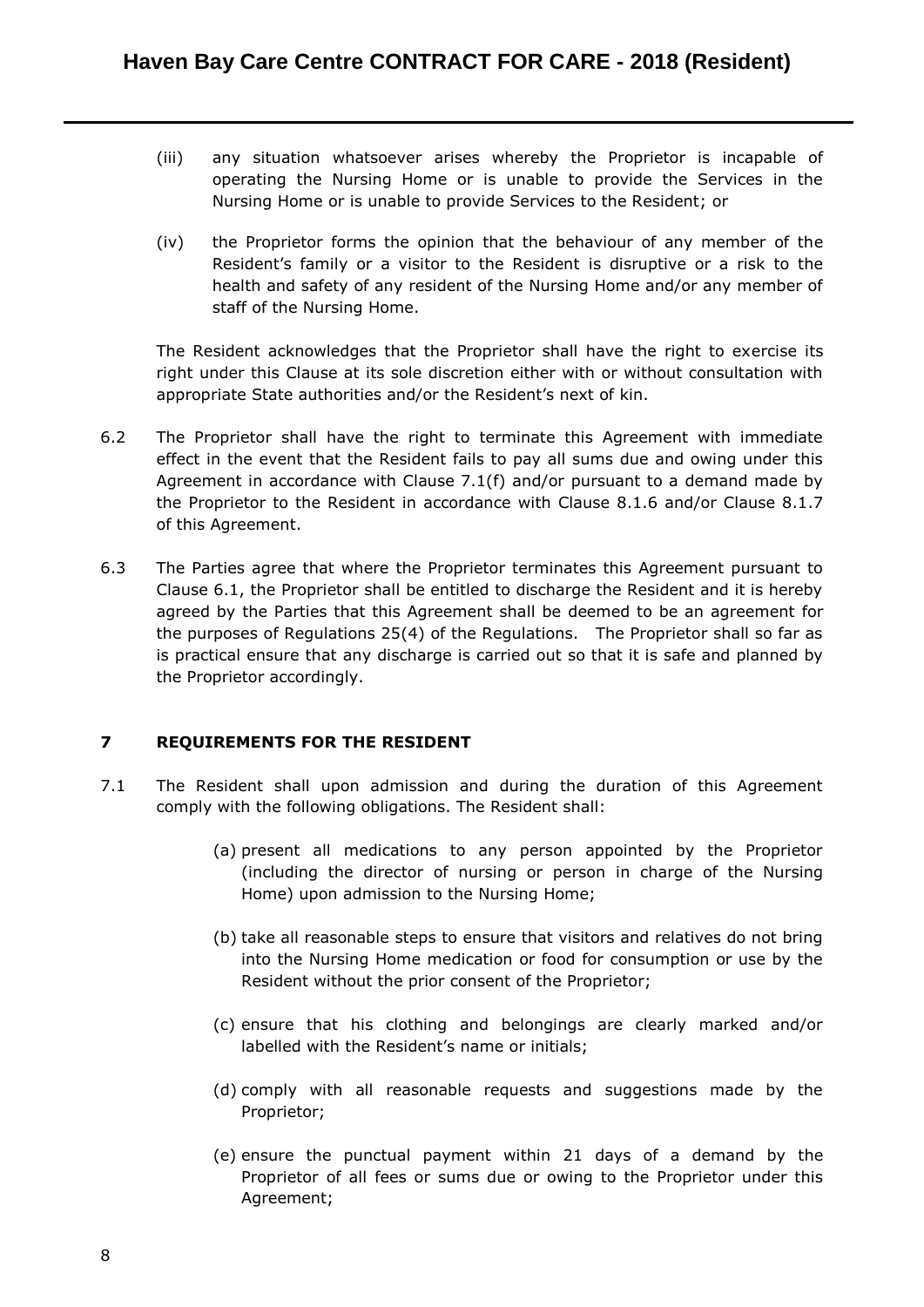- (f) advise in writing the Proprietor in advance within twelve weeks should the Residents funds necessary to pay the Proprietor punctually for all fees and sums become depleted;
- (g) appoint a local medical practitioner of his choice and duly notify the Proprietor thereof;
- (h) advise the Proprietor of their choice of pharmacist if the appointed Nursing Home pharmacist is not acceptable to the Resident;
- (i) nominate a next of kin upon arrival at the Nursing Home, which person shall be contacted by the Proprietor where considered necessary under this Agreement and as appropriate any changes to such nominee during the term of this Agreement shall be notified to the Proprietor in writing;
- (j) observe all rules laid down by the Proprietor for the orderly operation of the Nursing Home including any policies and arrangements with regard to smoking, use of electronic cigarettes and alcohol consumption by the Resident in the Nursing Home; and
- (k) notify the Proprietor promptly of the name of the Resident's appointed medical practitioner and pharmacist or any changes thereto;
- (l) ensure that the details required for the Admission Form in the form set out in Schedule 5 to this Agreement are duly completed and up to date.
- 7.2 The Resident may leave the Nursing Home either permanently or temporarily provided that:
	- (i) the Resident gives such notice as may be prescribed by the Proprietor from time to time; and
	- (ii) in the case of temporary absence, both the Resident and the Proprietor have reached a written understanding on the payment of fees under this Agreement.

For the avoidance of doubt, in the absence of such written understanding the fees agreed herein shall continue to be payable by the Resident to the Proprietor for the duration of the temporary absence.

#### **8 POWERS OF THE PROPRIETOR**

- 8.1 The Resident agrees that the Proprietor at all times, in accordance with all applicable legislative and regulatory requirements, may:
	- 8.1.1 discuss the condition of the Resident with any person nominated by the Resident or any representative acting for and on behalf of the Resident and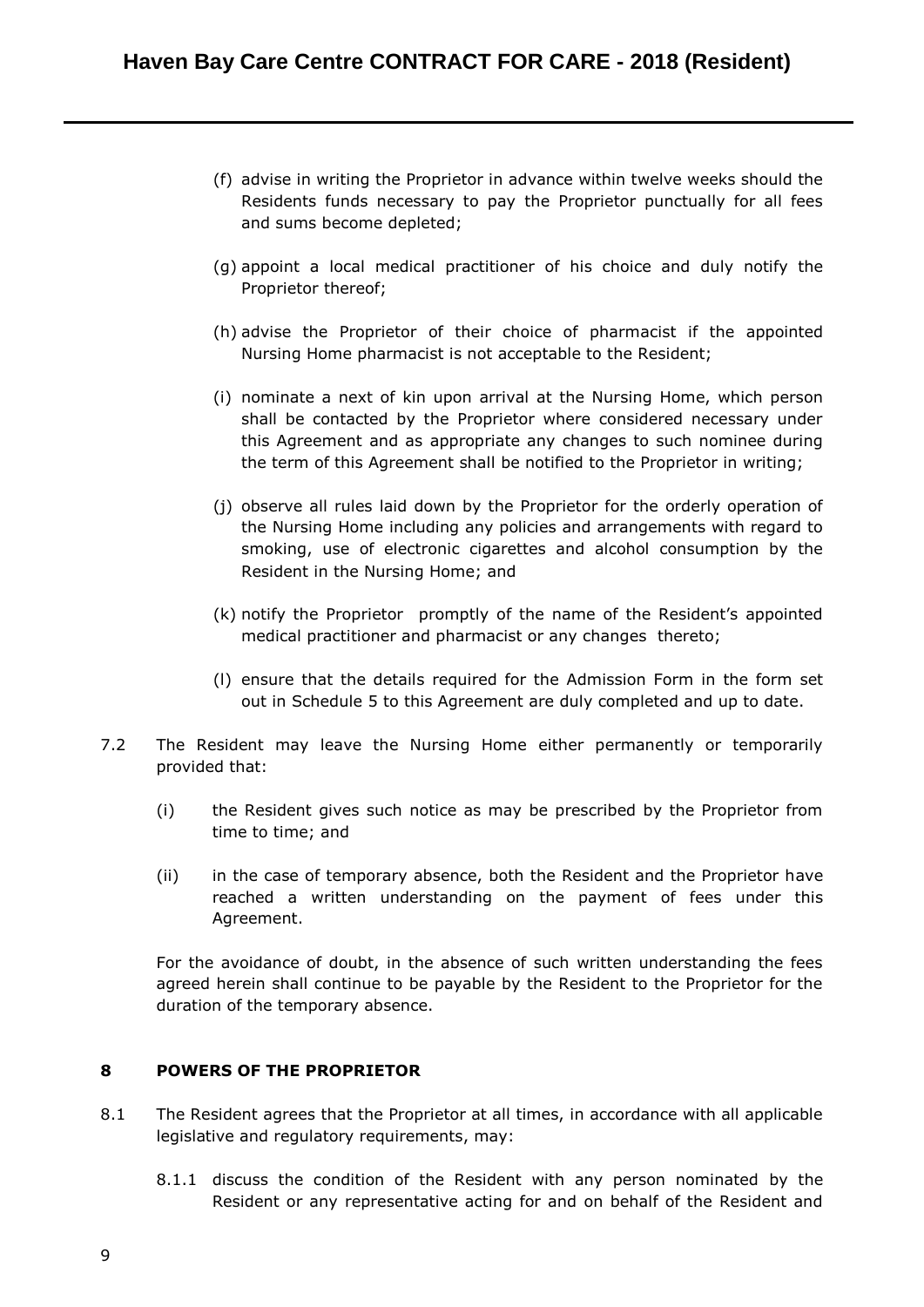medical practitioners including doctors or nurses associated with the care of the Resident or to any other person nominated by the Resident or at the discretion of the Proprietor;

- 8.1.2 restrict visits by all persons in times of illness or distress of the Resident or under the direction of the medical practitioner where such restriction is considered to be in the best interest of the Resident;
- 8.1.3 after consultation and with the consent of the Resident assign any room in the Nursing Home to the Resident. However, it is acknowledged by the Resident that the Proprietor, servants and assigns may require the Resident to move rooms within the Nursing Home when considered necessary or appropriate by the Proprietor for the safety of the Resident or any other Resident of the Nursing Home;
- 8.1.4 transfer the Resident to an alternative nursing home(s) and/or hospital(s) if in the opinion of a medical practitioner it is in the interest of the Resident to do so; and
- 8.1.5 review and agree with the Resident fees chargeable under this Agreement where considered necessary or in the event that additional services are required by the Resident;
- 8.1.6 if for whatever reason, the Resident is not entitled to, or ceases to receive financial support under the Act, demand payment directly from the Resident for all services provided to the Resident under this Agreement and the Resident agrees to discharge all such sums within four weeks of such demand by the Proprietor; and
- 8.1.7 (where the Resident is a person who has not been approved to receive State Support in accordance with the Act) to demand payment directly from the Resident for all services provided to the Resident under this Agreement and the Resident agrees to discharge all such sums within four weeks of such demand by the Proprietor.
- 8.2 The Resident agrees, acknowledges and undertakes that if State Support is withdrawn for whatever reason in respect of the Resident (retrospectively or otherwise) or such person ceases to be entitled to State Support then the Resident shall immediately inform the Proprietor in writing and indemnify and keep indemnified the Proprietor against all costs, losses or liabilities arising from such withdrawal or cessation of State Support.
- 8.3 Any non-payment or late payment of fees under this Agreement when due shall be subject to interest and entitle the Proprietor to charge interest at the applicable interest rate set from time to time under the European Communities (Late Payment in Commercial Transactions) Regulations 2012.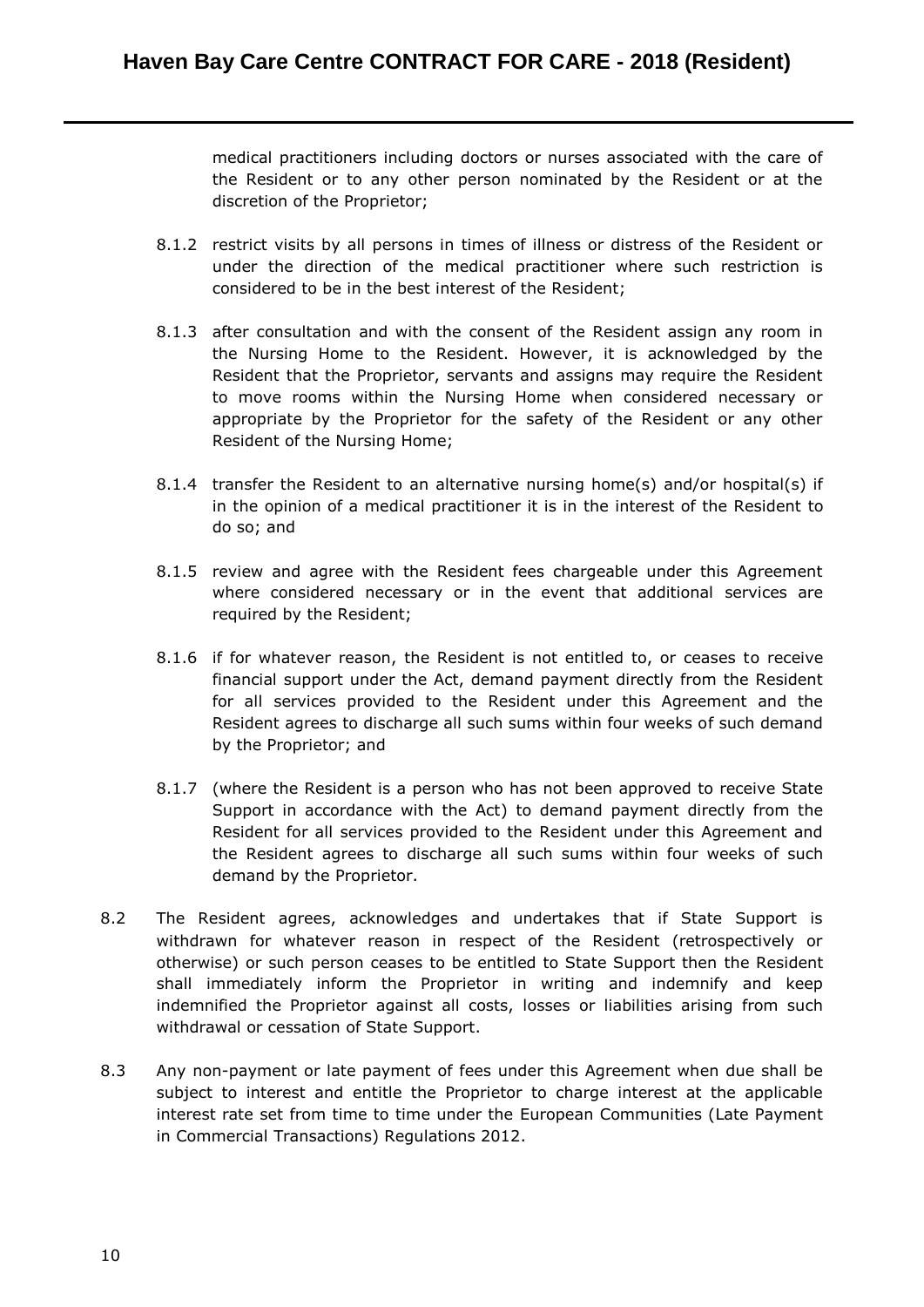#### **9 SEVERANCE**

If any provision or clause of this Agreement is or becomes void or unenforceable in whole or in part for any reason whatever such unenforceability or invalidity shall not affect the enforceability or validity of the remaining provisions or clauses or part thereof contained in this Agreement and such void or unenforceable provisions or clauses shall be deemed to be severable from any other provision or clause or part thereof herein contained.

#### **10 FORCE MAJEURE**

The Resident agrees that the Proprietor shall not be responsible or liable for any loss, inconvenience, injury or damage suffered by the Resident or caused to his property as a result of a Force Majeure event.

#### **11 INDEPENDENT LEGAL ADVICE**

The Resident acknowledges and confirms that he understands the terms of this Agreement, that it is a legally binding document and that:

- (i) he, or any person lawfully appointed to act on his behalf, has received independent legal advice on the duties and obligations arising under this Agreement [and the Guarantee] <sup>4</sup> prior to their execution; or
- (ii) notwithstanding that he has been given a reasonable opportunity to obtain independent legal advice, he, or any person lawfully appointed to act on his behalf, having full understanding of the nature and extent of the duties and obligations arising under this Agreement [and the Guarantee] $<sup>5</sup>$ , has waived</sup> his/their right to receive such independent legal advice on the duties and obligations arising under this Agreement [and the Guarantee] <sup>6</sup> prior to execution.

#### **12 VARIATION**

No variation or alteration to this Agreement shall apply unless such variation or alteration has been agreed in writing and signed by both Parties in accordance with the terms of this Agreement.

#### **13 EXCLUSION**

13.1 The Resident agrees that the Proprietor, servants or agents shall not be liable for any personal injury howsoever caused to the Resident within the Nursing Home

-

<sup>4</sup> Reference to Guarantee may be deleted if no guarantee is being entered into.

<sup>5</sup> Reference to Guarantee may be deleted if no guarantee is being entered into.

<sup>&</sup>lt;sup>6</sup> Reference to Guarantee may be deleted if no guarantee is being entered into.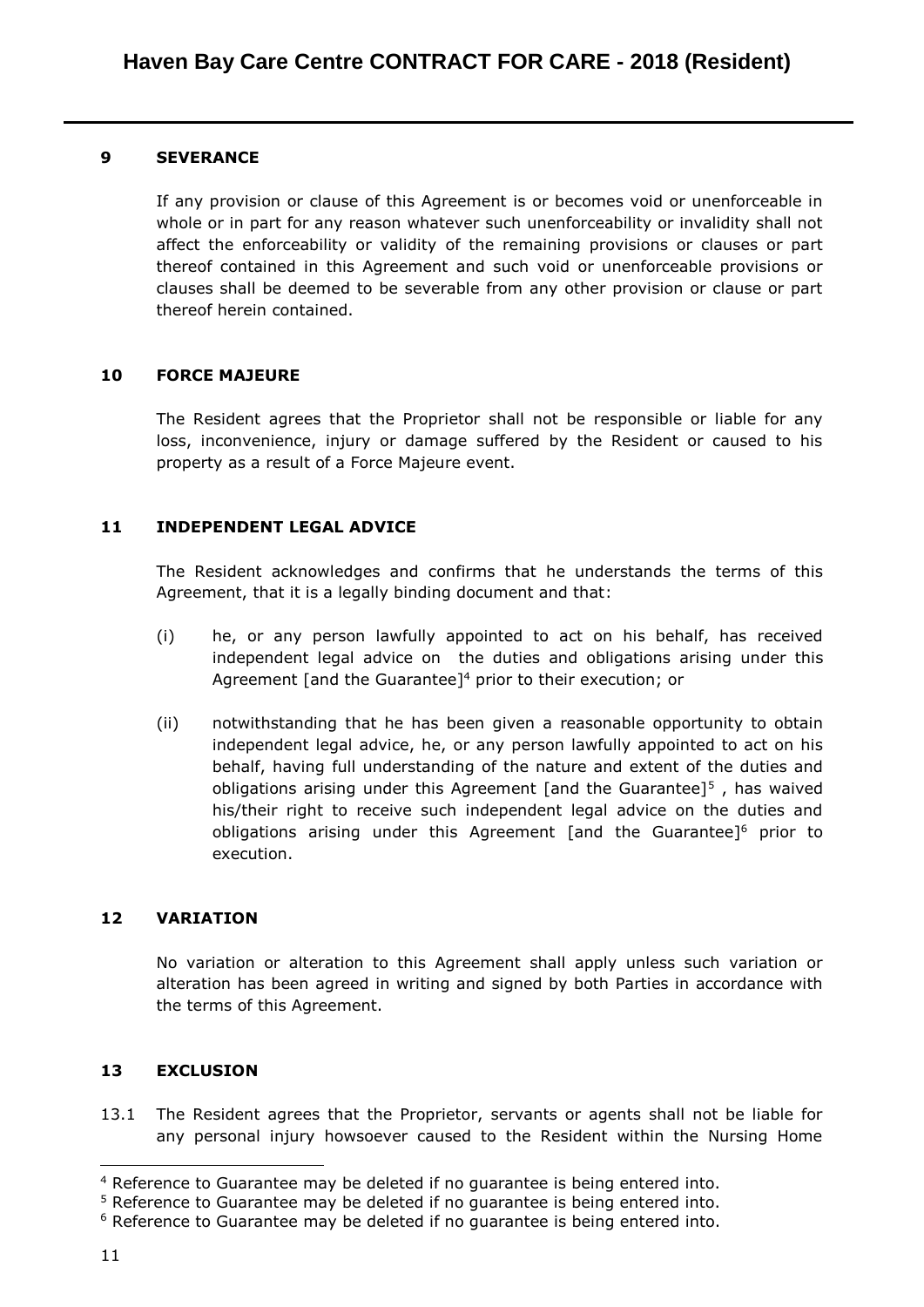where the Proprietor, servants or agents act in accordance with all applicable legislative and regulatory requirements.

- 13.2 The Proprietor shall not be responsible or liable for any injury or loss suffered by the Resident outside the Nursing Home, its gardens, grounds or confines where the Proprietor, servants or agents act in accordance with all applicable legislative and regulatory requirements.
- 13.3 The Proprietor shall not be responsible or liable for the theft by any person whomsoever or the loss of any property, belongings, aids, appliances or valuables of the Resident, or provided to the Resident for their use, which have not been given to the Proprietor by the Resident for safe keeping.
- 13.4 Nothing in this Agreement shall exclude liability for fraud nor liability for death or personal injury resulting from negligence.

#### **14 CONSEQUENCES OF TERMINATION**

- 14.1 On termination or expiry of this Agreement:
	- (a) the Resident shall immediately pay to the Proprietor all of the Proprietor's outstanding unpaid invoices and, in respect of Services supplied but for which no invoice has been submitted, the Proprietor may submit an invoice, which shall be payable immediately on receipt;
	- (b) the following clauses shall continue in force: (clause 13 (Exclusion) clause 18 (Notices)), clause 20 (Governing law and jurisdiction)).
- 14.2 Termination or expiry of this Agreement shall not affect any rights, remedies, obligations or liabilities of the Parties that have accrued up to the date of termination or expiry, including the right to claim damages in respect of any breach of the agreement which existed at or before the date of termination or expiry.

#### **15 DATA PROTECTION**

The Resident acknowledges, consent and agrees that personal details of the Resident and his personal data will be processed by and on behalf of the Proprietor in connection with the Services provided by the Proprietor. The Resident consents to the entry and processing of information pertaining to him on the directory of residents the Proprietor is required to maintain pursuant to law and regulations. The Resident consents to the Proprietor sharing the medical information and records of the Resident to the extent held by the Proprietor with medical practitioners to the extent necessary and in the best interests of the Resident for the provision of medical care to the Resident in the Resident's best interests.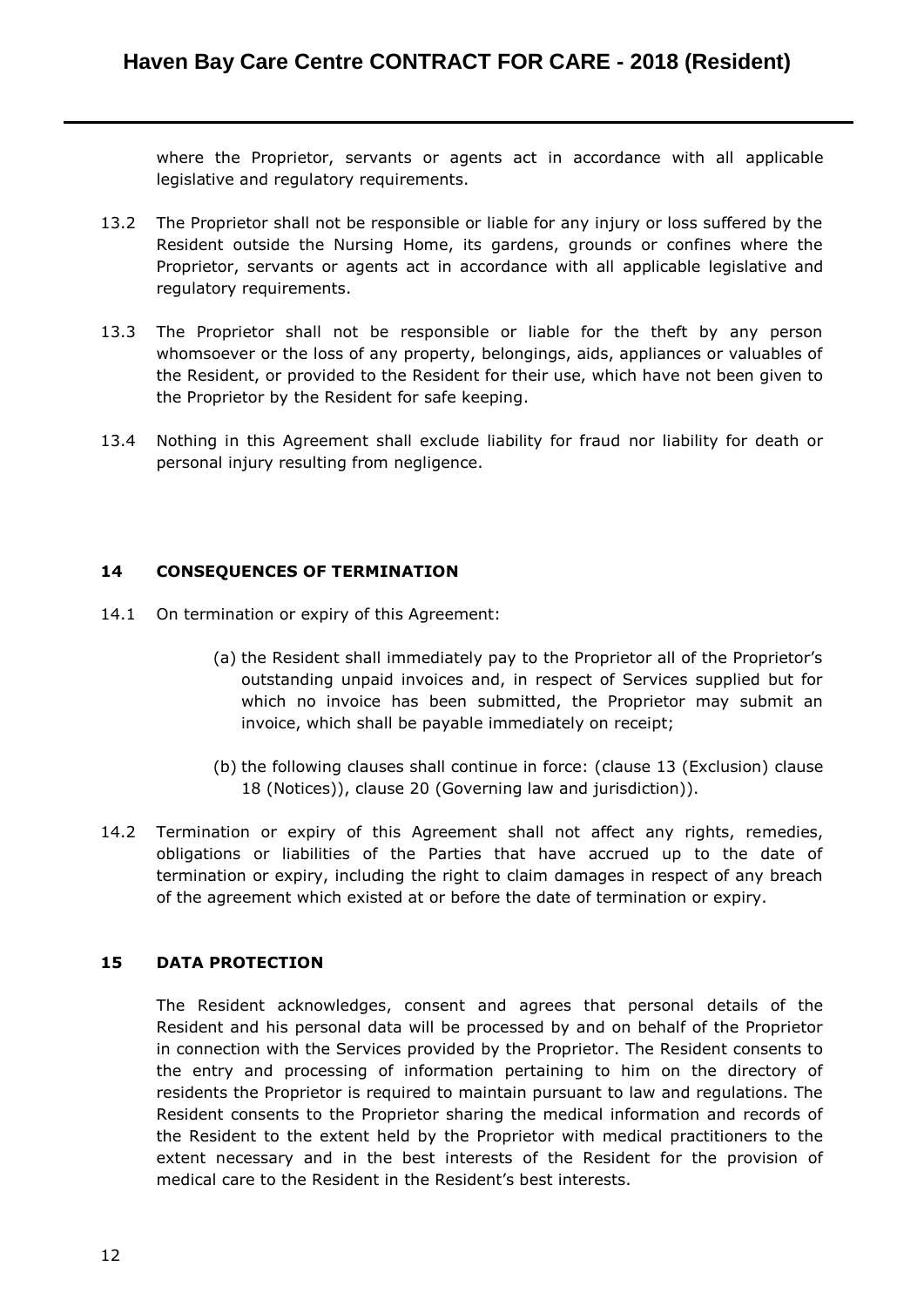#### **16 WAIVER**

No failure or delay by a Party to exercise any right or remedy provided under this Agreement or by law shall constitute a waiver of that or any other right or remedy, nor shall it prevent or restrict the further exercise of that or any other right or remedy. No single or partial exercise of such right or remedy shall prevent or restrict the further exercise of that or any other right or remedy.

#### **17 ASSIGNMENT AND OTHER DEALINGS**

- 17.1 This Agreement is personal to the Resident and the Resident shall not assign, transfer, mortgage, charge, subcontract, declare a trust over or deal in any other manner with any of its rights and obligations under this Agreement.
- 17.2 The Proprietor may at any time assign, mortgage, charge or deal in any other manner with any of all of its rights and obligations under this Agreement.

#### **18 NOTICES**

- 18.1 A notice given to a Party under or in connection with this Agreement:
	- (a) shall be in writing and in English or accompanied by an accurate translation into English; and
	- (b) shall be sent to the Party by post or by courier at the address set out in this Agreement.
- 18.2 A Party may change its address for the purposes of this Agreement by giving notice in accordance with this Agreement.
- 18.3 A notice given under this Agreement is not valid if sent by e-mail.

#### **19 COUNTERPARTS**

- 19.1 This Agreement may be executed in any number of counterparts, each of which when executed shall constitute a duplicate original, but all the counterparts shall together constitute the one Agreement.
- 19.2 Transmission of an executed counterpart of this Agreement (but for the avoidance of doubt not just a signature page) by fax shall take effect as delivery of an executed counterpart of this Agreement. Without prejudice to the validity of the Agreement thus made, each Party shall provide the others with the original of such counterpart as soon as reasonably possible thereafter.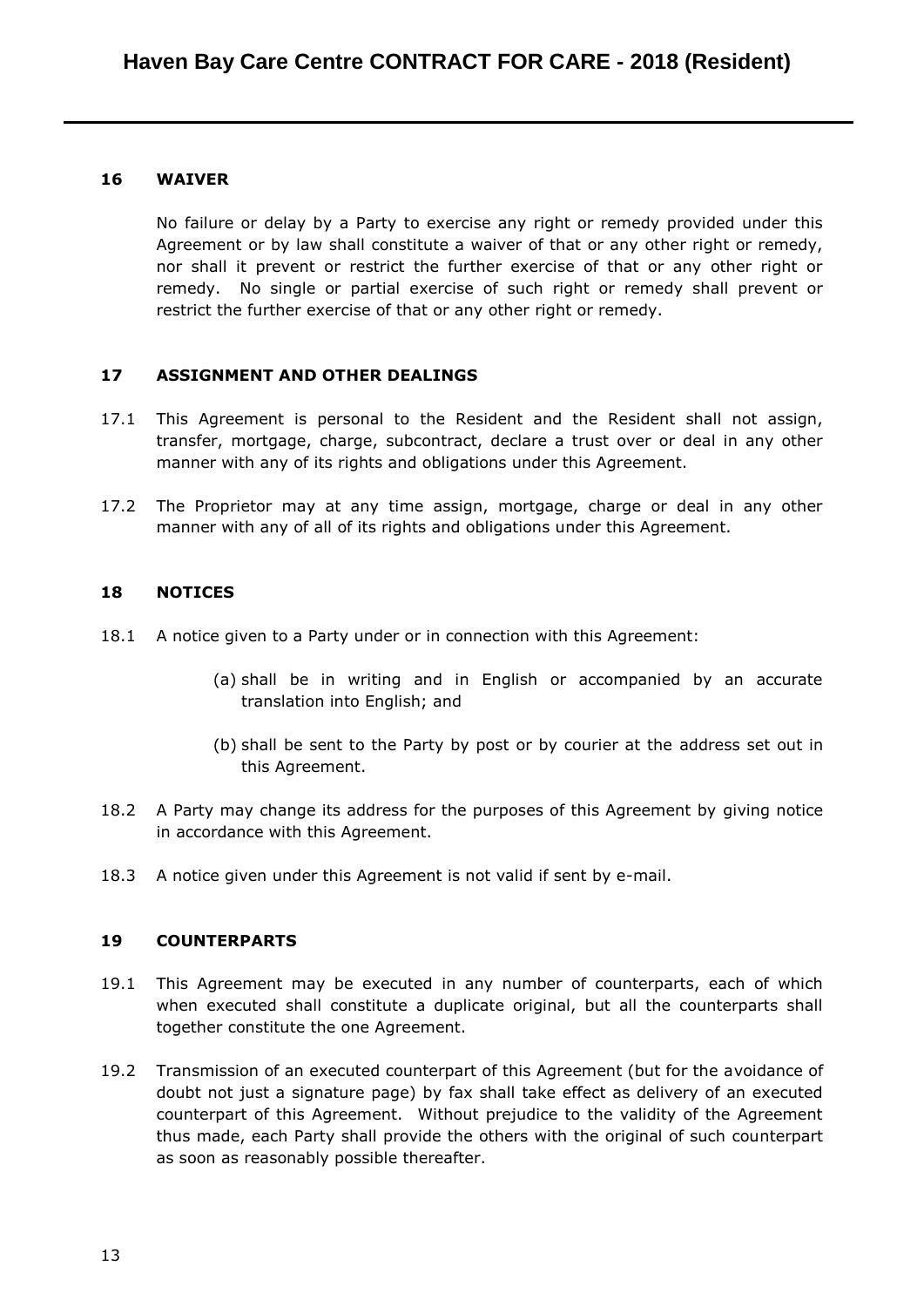19.3 No counterpart shall be effective until each Party has executed at least on counterpart.

#### **20 GOVERNING LAW AND JURISDICTION**

This Agreement and any dispute hereunder (contractual or non-contractual) shall be governed by and construed in accordance with the laws of the Republic of Ireland and the parties hereto hereby submit to the exclusive jurisdiction of the courts of the Republic of Ireland in connection with this Agreement and any dispute hereunder (contractual or non-contractual).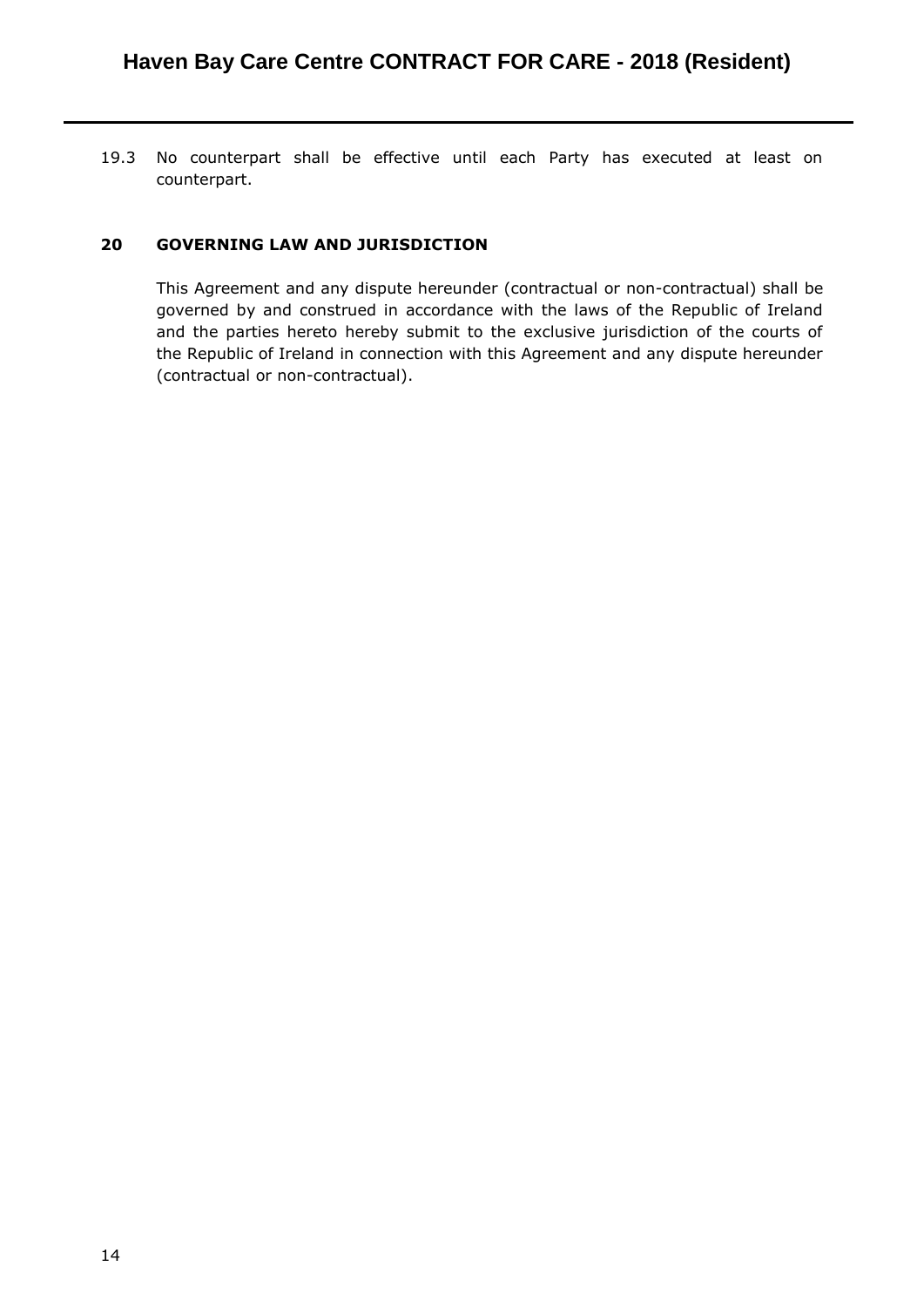## **Haven Bay Care Centre CONTRACT FOR CARE - 2018 (Resident)**

**IN WITNESS HEREOF** this Agreement has now been entered into the day and year first above written.

**SIGNED BY OR BEHALF OF THE PROPRIETOR Haven Bay Care Centre**

\_\_\_\_\_\_\_\_\_\_\_\_\_\_\_\_\_\_\_\_\_\_

\_\_\_\_\_\_\_\_\_\_\_\_\_\_\_\_\_\_\_\_\_\_

In the presence of: **Proprietor**

Name of Witness

Address of Witness

#### **SIGNED BY THE RESIDENT**

In the presence of:

\_\_\_\_\_\_\_\_\_\_\_\_\_\_\_\_\_\_\_\_\_\_

\_\_\_\_\_\_\_\_\_\_\_\_\_\_\_\_\_\_\_\_\_\_\_

Name of Witness

Address of Witness

**OR**

### **SIGNED BY [ ] AS LAWFULLY APPOINTED ATTORNEY FOR THE RESIDENT**

In the presence of:

\_\_\_\_\_\_\_\_\_\_\_\_\_\_\_\_\_\_\_\_\_\_

\_\_\_\_\_\_\_\_\_\_\_\_\_\_\_\_\_\_\_\_\_\_\_

Name of Witness

Address of Witness

**Resident**

\_\_\_\_\_\_\_\_\_\_\_\_\_\_\_\_\_\_\_\_\_\_\_\_\_\_\_

**Attorney**

\_\_\_\_\_\_\_\_\_\_\_\_\_\_\_\_\_\_\_\_\_\_\_\_\_\_\_

\_\_\_\_\_\_\_\_\_\_\_\_\_\_\_\_\_\_\_\_\_\_\_\_\_\_\_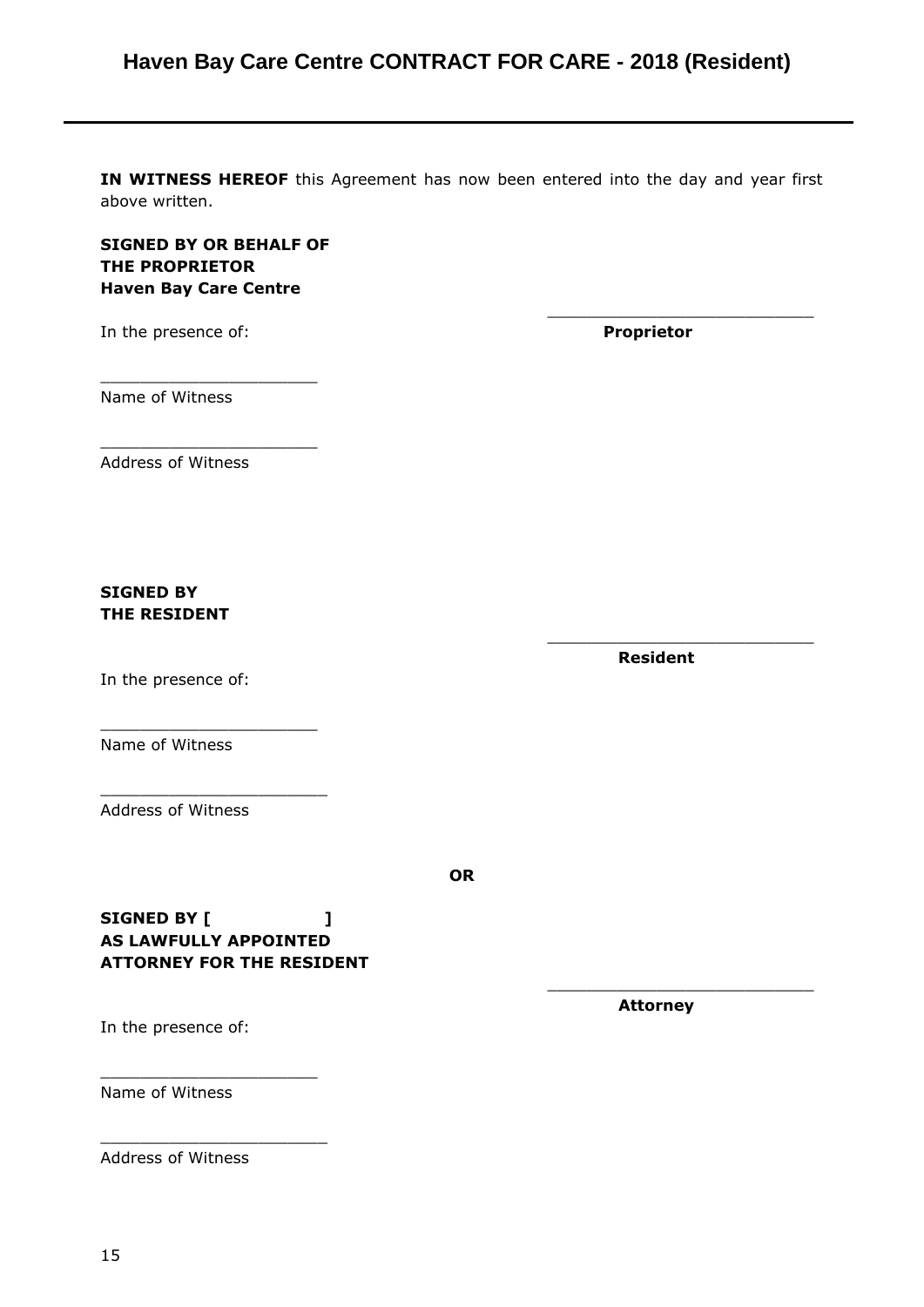#### **Schedule 1**

#### **Part 1**

#### **The Services to be provided by the Proprietor to the Resident.**

#### **Where the Resident is a person who has been approved to receive State Support in accordance with the Act:**

- 1. The Proprietor and the Resident agree that the Proprietor shall provide the following Services to the Resident for the fee specified in Part 2 of Schedule 1:
	- (a) Bed and board in a single room or

Bed and Board in a double room

- (b) Nursing and personal care appropriate to the level of care needs of the Resident;
- (c) Bedding;
- (d) Laundry Service; and
- (e) Basic aids and appliances necessary to assist the Resident with the activities of daily living.

#### **Part 2**

Where the Resident is a person who has been approved to receive State Support in accordance with the Act, the fees payable by the Resident to the Proprietor for the Services specified in Part 1 of Schedule 1 to this Agreement shall, with effect from the date on which the Resident enters the Nursing Home or such other date (if any) specified by the Proprietor and agreed with the Resident, be the sum equal to the Nursing Home Support Scheme fee as may be agreed from time to time between the Proprietor and the National Treatment Purchase Fund as the agreed amount.

The Proprietor and the Resident hereby agree that where the National Treatment Purchase Fund and the Proprietor agree at any time to amend/vary in any way the Nursing Home Support Scheme fee, the Proprietor shall be entitled forthwith to amend Part 3 of Schedule 1 to this Schedule (without any requirement to serve notice under Clause 3.3 of this Agreement) to reflect: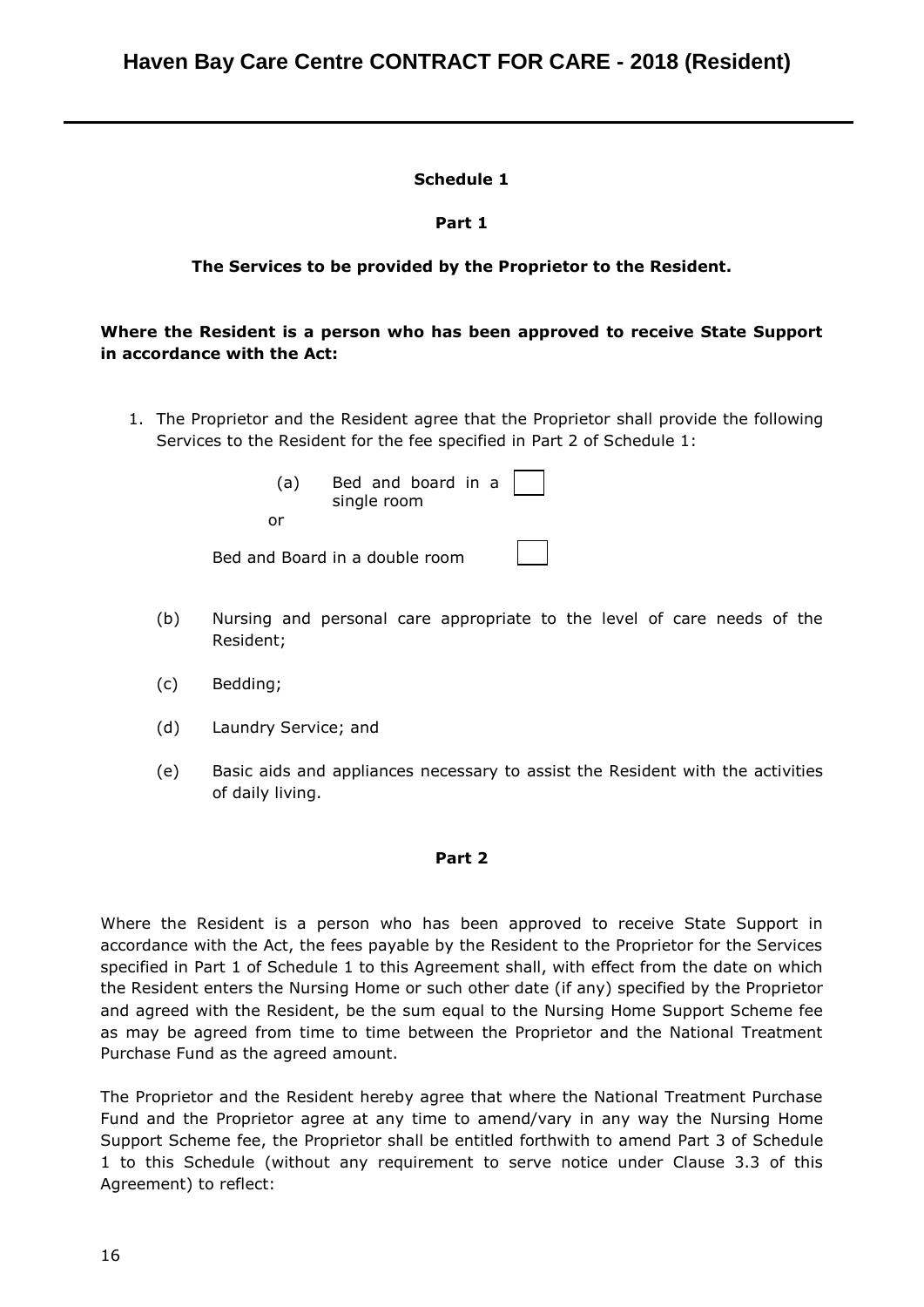- (i) that the fee payable by the Resident to the Proprietor under Part 2 of this Schedule 1 shall be a sum equal to the amended/varied Nursing Home Support Scheme fee as may be agreed from time to time between the Proprietor and the National Treatment Purchase Fund as the agreed amount; and
- (ii) the date from which such revised fee shall be payable.

The fee payable under this Part 2 shall be set out in Part 3 to this Schedule 1.

#### **Part 3**

The current **weekly fee** payable by the Resident to the Proprietor for the provision of Services specified in Part 1 of Schedule 1 with effect from \_\_\_\_\_\_\_\_\_\_\_\_\_\_\_\_\_\_\_\_\_ is

#### **€1,035 NTPF Fee**

which fee is equal to the Nursing Home Support Scheme fee currently agreed between the Proprietor and the National Treatment Purchase Fund.

This fee shall be subject to review and amendment in the case of respite care or where transitional funding arrangements are in place.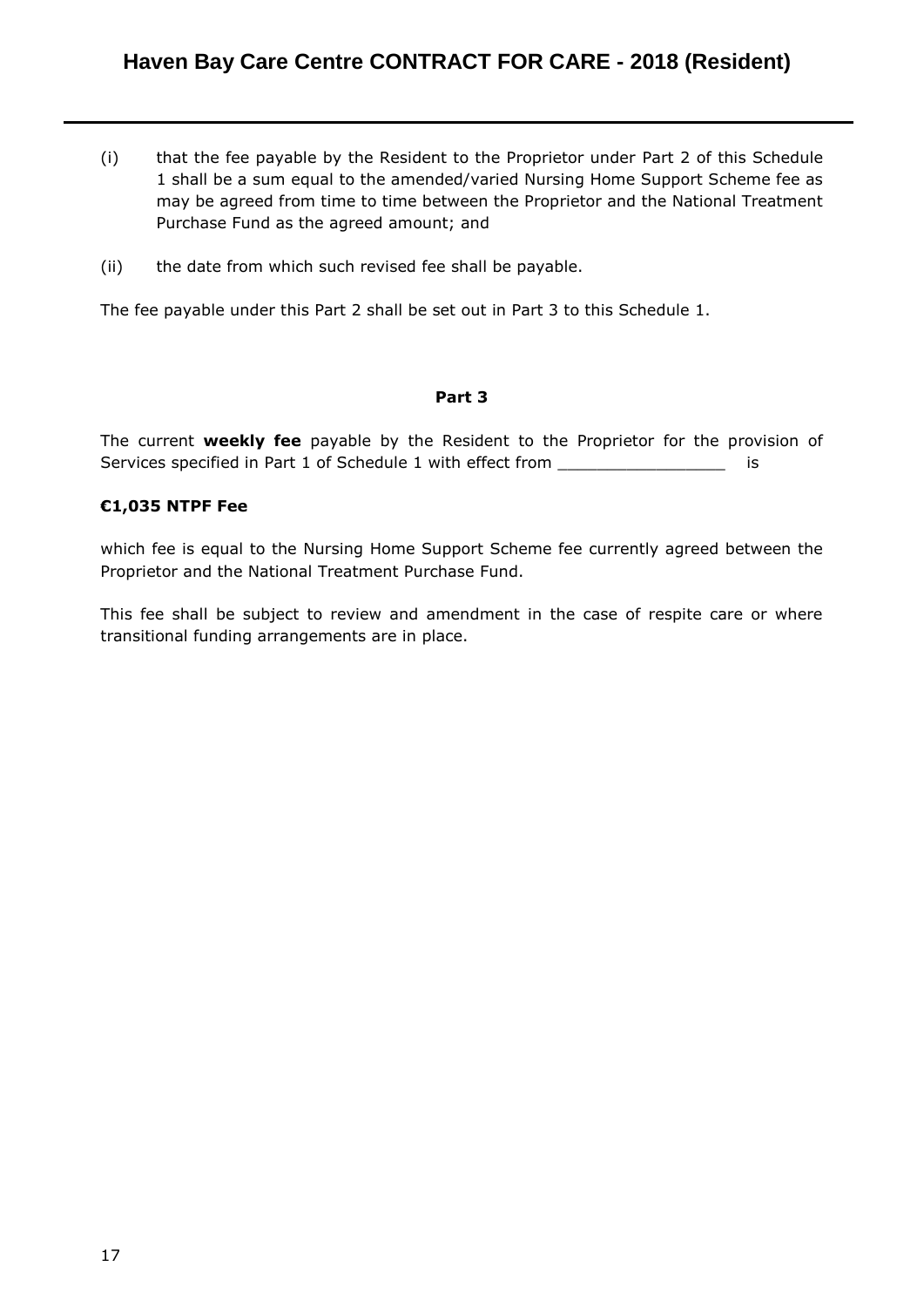### **Schedule 2**

#### **Part 1**

- 2. The Proprietor and the Resident agree that the Proprietor will provide the following Nursing Home Services to the Resident for the further additional remuneration as the Nursing Home Service Charge specified in Part 2 of Schedule 2:
	- (a) *Social Levy;* This includes activity staff, music, entertainment, reminiscence sessions, exercise classes, arts and crafts, bingo, bowling, crosswords, gardening , news of the day, outings, poetry, reading, reflections, sonas programme, sing a long, social afternoons, walks.
	- *(b) Any other service that may be agreed between the Parties.* **Proprietor may add further services**

**\* The Parties to this Agreement understand that the Services referred to in Part 1 above will be provided to the Resident by the Proprietor and/or any third party service provider with whom the Proprietor has a contractual relationship in accordance with: (i) all applicable legislative and regulatory requirements; and (ii) the fee/cost paying arrangement set out in Part 2 of Schedule 2.** 

#### **Part 2**

Where the Resident is a person who has been approved to receive State Support in accordance with the Act, in addition to the fees payable by the Resident to the Proprietor under Part 2 of Schedule 1, the Parties agree that the Resident shall also pay to the Proprietor the following fee for those goods/services provided by the Proprietor to the Resident as more particularly specified in Part 1 of Schedule 2:

Social Levy: **€25 per week.**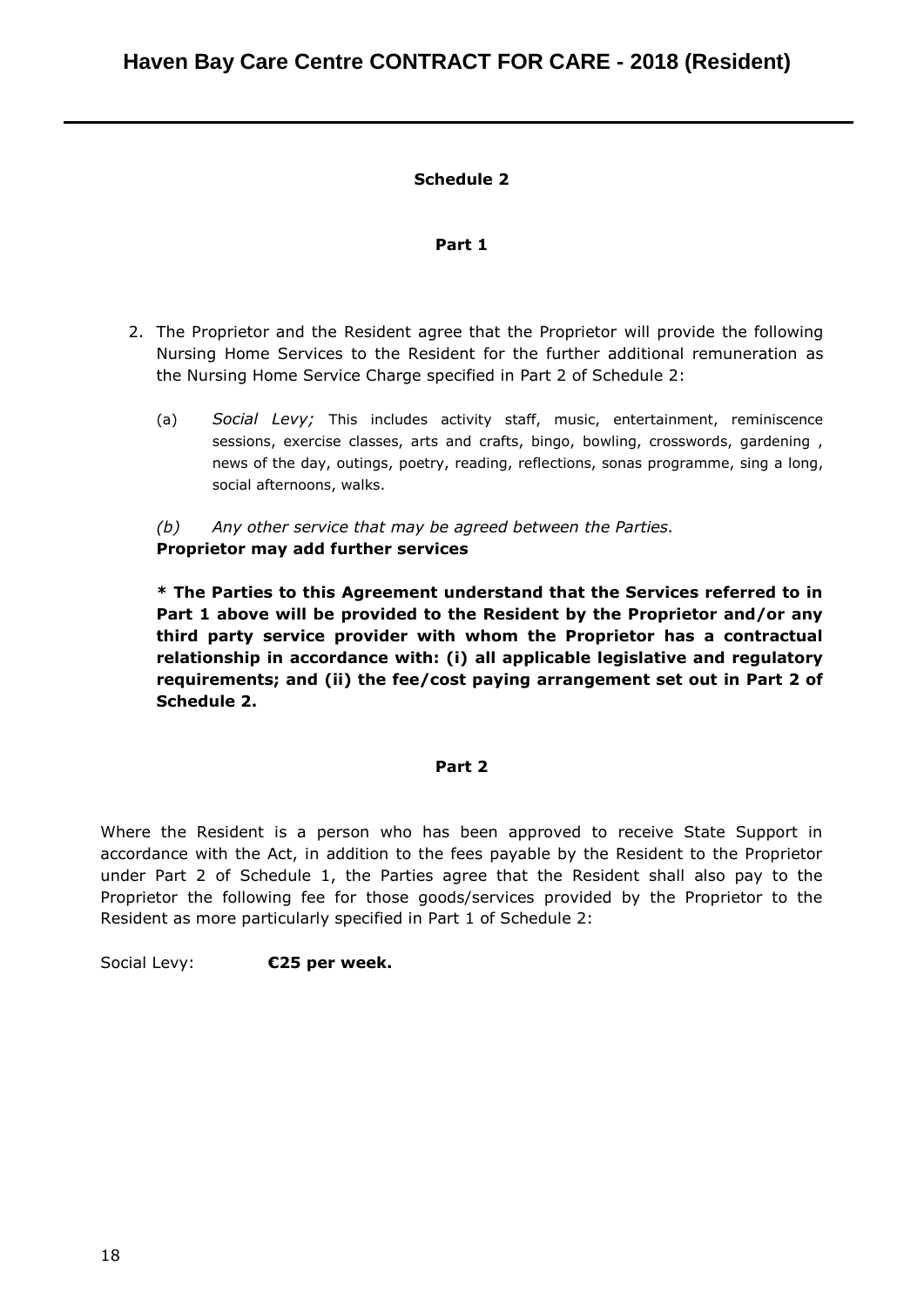#### **Schedule 3**

#### **Part 1**

The Proprietor and the Resident may also agree that the Proprietor shall provide any or all of the following additional **services\*** to the Resident for such further remuneration specified in Part 2 of Schedule 3:

- *(a) Hairdressing and similar services;*
- *(b) Physiotherapy;*
- *(c) Podiatry;*
- *(d) Transport (including care assistant costs);*
- *(e) Dry cleaning and Specialised Laundry Services;*
- *(f) Dental and Optical costs;*
- *(g) Phone call charges*
- *(h) Daily delivery of newspapers;*
- *(i) Specialist Equipment*
- *(j) Falls Prevention Equipment;*
- *(k) Banking administration fees; and*
- *l) Any other service that may be agreed between the Parties.*

**\* The Parties to this Agreement understand that the Services referred to in Part 1 above may be provided to the Resident by the Proprietor and/or any third party service provider with whom the Proprietor has a contractual relationship in accordance with: (i) all applicable legislative and regulatory requirements; and (ii) the fee/cost paying arrangement set out in Part 2 of Schedule 3.** 

**Where the resident is a private patient of a medical practitioner, the supply of drugs and medication will also be private with the appropriate charges.**

**Charges may also be made for items not included on the GMS or Hardship schemes.**

**In all cases where the Resident is a private patient of a medical practitioner, the supply of drugs and medication will also be private and the appropriate charge will be made.** 

**Charges may also be made for items not included on the GMS or Hardship Schemes including for example specialist dressings.**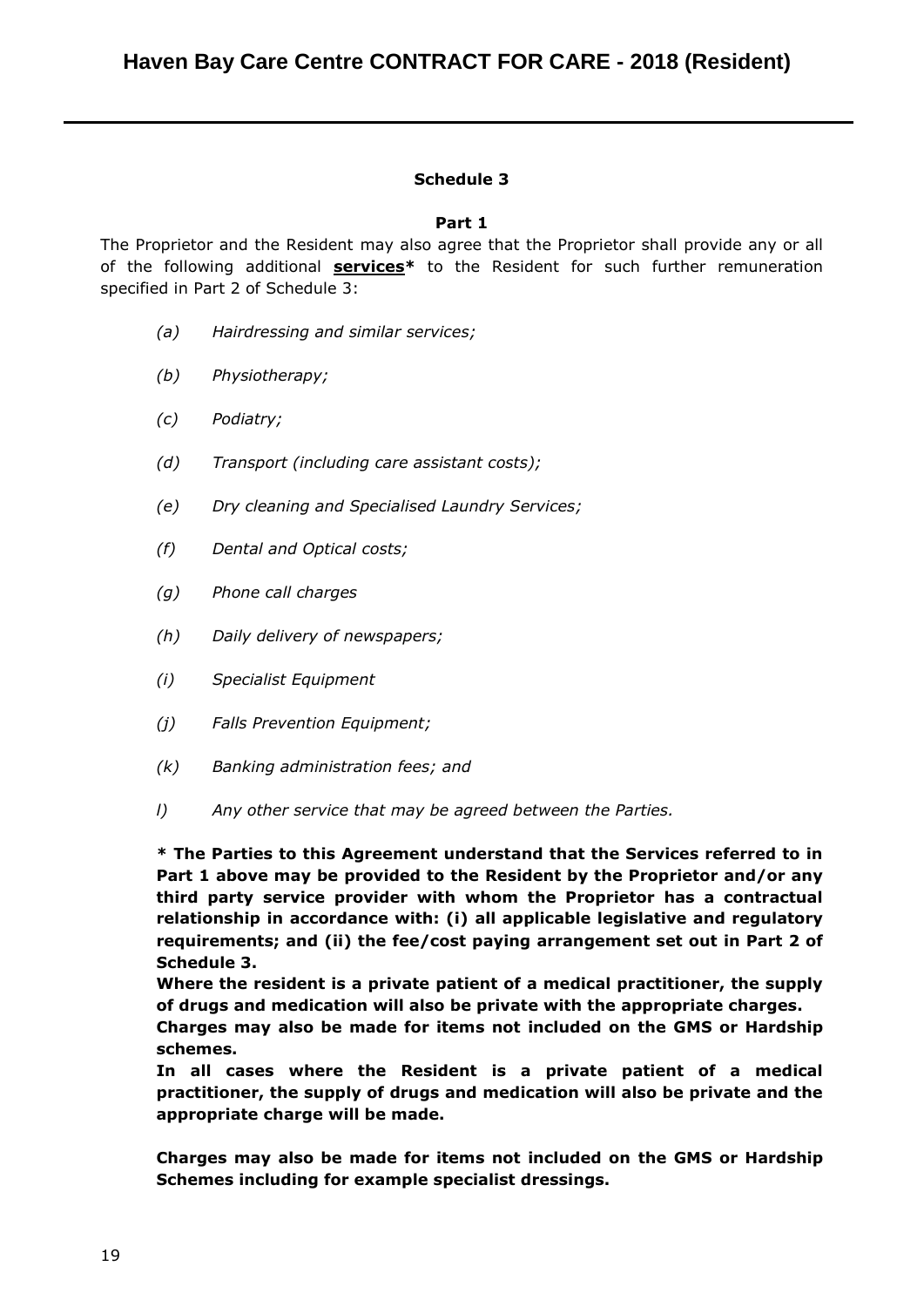#### **Part 2**

Where the Resident is a person who has been approved to receive State Support in accordance with the Act, in addition to the fees payable by the Resident to the Proprietor under Part 2 of Schedule 1 and Part 2 of Schedule 2, the Parties agree that the Resident shall also pay to the Proprietor the following fees for those goods/services provided by the Proprietor to the Resident as more particularly specified in Part 1 of Schedule 3:

| <b>Hairdressing &amp; Similar Services</b><br><b>Ladies</b>                                                                                                                                                                                                                                                   |                                           |
|---------------------------------------------------------------------------------------------------------------------------------------------------------------------------------------------------------------------------------------------------------------------------------------------------------------|-------------------------------------------|
| Shampoo & Set (or blowdry)<br>Shampoo & cut<br>Perm/ Bodywave                                                                                                                                                                                                                                                 | €17.00<br>€29.00<br>€60.00                |
| Gents<br>Wash & Cut<br>Dry Cut<br>Other prices available from hair salon                                                                                                                                                                                                                                      | €15.00<br>€10.00                          |
| <b>Physiotherapy Services</b><br>New assessment<br>General Rehab (45 minutes)                                                                                                                                                                                                                                 | €60.00<br>€40.00                          |
| <b>Podiatry Services</b>                                                                                                                                                                                                                                                                                      | €30.00                                    |
| <b>Transport &amp; Escort services</b><br>Taxi Trip to Kinsale town each way<br>Taxi Trip to city<br>Escort service provided when possible<br>(Additional cost may be incurred for Sunday)                                                                                                                    | €7.00<br>€40.00-€50.00<br>€15.00 per hour |
| Dry cleaning and Specialised Laundry Services<br>Laundry Tags per tag<br>Dry cleaning costs as per the supplier of service                                                                                                                                                                                    | 33 cent each                              |
| Dental & Optical services - as per supplier invoice                                                                                                                                                                                                                                                           |                                           |
| <b>Falls Prevention Equipment:</b><br>Laser Beam (Fall prevention tool)<br>Chair / Falls Box (short term warranty)<br>Hip Protectors (pack of 3)                                                                                                                                                              | €150.00<br>€120.00<br>€80.00              |
| <b>Newspapers</b> as per supplier rates<br>Phone calls made from room charged at provider rates<br>Banking admin fee - returned cheques and unpaid direct debits<br>Non GMS covered items are charged at pharmacy rate eg.<br>Dressings, vitamins and toiletries<br>Prescription levy charged as per pharmacy | €20.00                                    |
| $\sim$ $\sim$<br>$\sim$ $\sim$                                                                                                                                                                                                                                                                                |                                           |

**Other services** available on request eg. Counsellor, beautician etc.

Any changes in fees will be notified to you.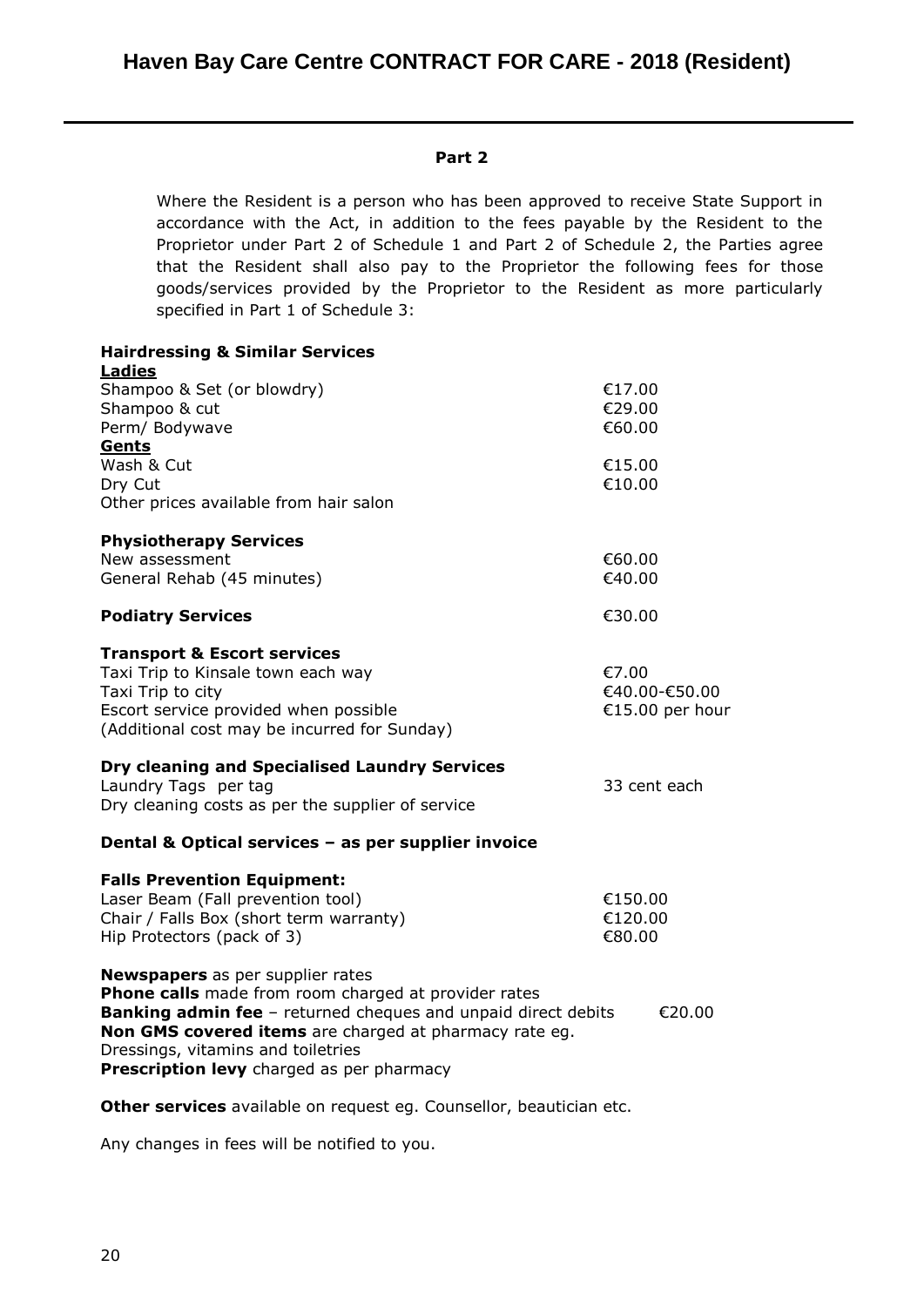#### **Schedule 4**

#### **Part 1**

#### **Where the Resident is a person other than a person who has been approved to receive State Support in accordance with the Act:**

- 1. The Proprietor and Resident may agree that the Proprietor shall provide any or all of the following services:
	- a) Bed and board in a single room or

Bed and Board in a double room

- (b) Nursing and personal care (which does not include specialist equipment) appropriate to the level of care needs of the Resident;
- (c) Bedding;
- (d) Laundry Service;
- (e) Basic aids and appliances necessary to assist the Resident with the activities of daily living;
- (f) Additional Therapies and Services attracting extra charges as set out in Part 2 on next page with costs listed

**\* The Parties to this Agreement understand that the Services referred to in Paragraph (a) to (e) inclusive and those set out in may be provided to the Resident by the Proprietor and/or any third party service provider with whom the Proprietor has a contractual relationship in accordance with:**

- **(i) all applicable legislative and regulatory requirements; and**
- **(ii) the fee/cost paying arrangement set out in Part 2 of Schedule 4.**

**In all cases where the Resident is a private patient of a medical practitioner, the supply of drugs and medication will also be private and the appropriate charge will be made.** 

#### **Part 2**

Where the Resident is a person other than a person who has been approved to receive State Support in accordance with the Act, the fees payable by the Resident for the Services specified in Part 1 of Schedule 4 are as follows:

#### **Weekly fee: €1,350.00**

Additional service costs: please see next page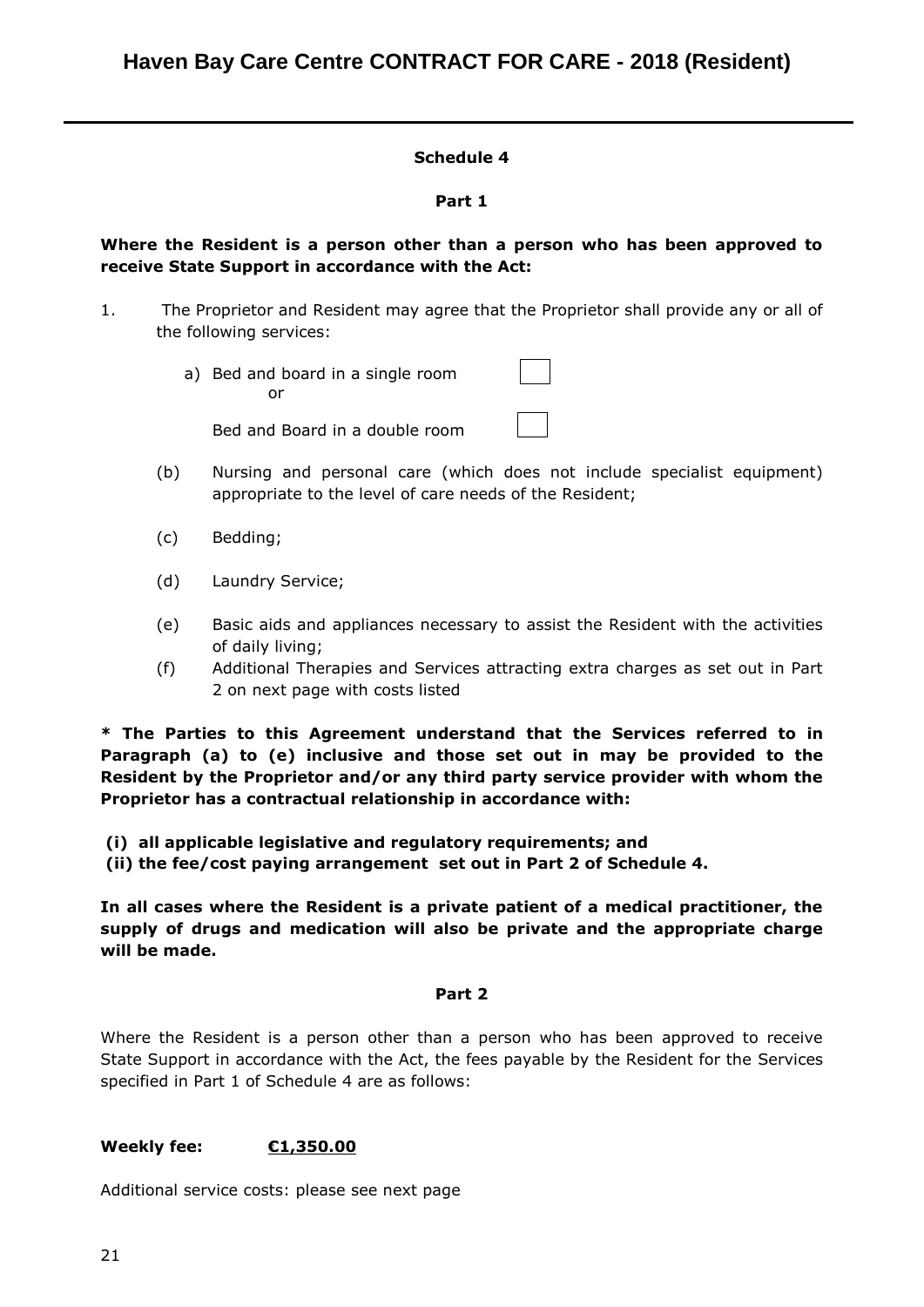# **Additional services and costs**

**Any changes will be notified to you.**

| <b>Social Levy</b>                                                                                                                                                                                                                                                                                     | €25.00 per week                           |
|--------------------------------------------------------------------------------------------------------------------------------------------------------------------------------------------------------------------------------------------------------------------------------------------------------|-------------------------------------------|
| <b>Hairdressing &amp; Similar Services</b><br><b>Ladies</b>                                                                                                                                                                                                                                            |                                           |
| Shampoo & Set (or blowdry)<br>Shampoo & cut<br>Perm/ Bodywave<br>Gents                                                                                                                                                                                                                                 | €17.00<br>€29.00<br>€60.00                |
| Wash & Cut<br>Dry Cut<br>Other prices available from hair salon                                                                                                                                                                                                                                        | €15.00<br>€10.00                          |
| <b>Physiotherapy Services</b><br>New assessment<br>General Rehab (45 minutes)                                                                                                                                                                                                                          | €60.00<br>€40.00                          |
| <b>Podiatry Services</b>                                                                                                                                                                                                                                                                               | €30.00                                    |
| <b>Transport &amp; Escort services</b><br>Taxi Trip to Kinsale town each way<br>Taxi Trip to city<br>Escort service provided when possible<br>(Additional cost may be incurred for Sunday)                                                                                                             | €7.00<br>€40.00-€50.00<br>€15.00 per hour |
| Dry cleaning and Specialised Laundry Services<br>Laundry Tags per tag<br>Dry cleaning costs as per the supplier of service                                                                                                                                                                             | 33 cent each                              |
| Dental & Optical services - as per supplier invoice                                                                                                                                                                                                                                                    |                                           |
| <b>Falls Prevention Equipment:</b><br>Laser Beam (Fall prevention tool)<br>Chair / Falls Box (short term warranty)<br>Hip Protectors (pack of 3)                                                                                                                                                       | €150.00<br>€120.00<br>€80.00              |
| Newspapers as per supplier rates<br>Phone calls made from room charged at provider rates<br>Banking admin fee - returned cheques and unpaid direct debits<br>Non GMS covered items are charged at pharmacy rate eg.<br>Dressings, vitamins and toiletries<br>Prescription levy charged as per pharmacy | €20.00                                    |
| the company's company's company's company's company's company's company's                                                                                                                                                                                                                              |                                           |

**Other services** available on request eg. Counsellor, beautician etc.

Any changes in fees will be notified to you.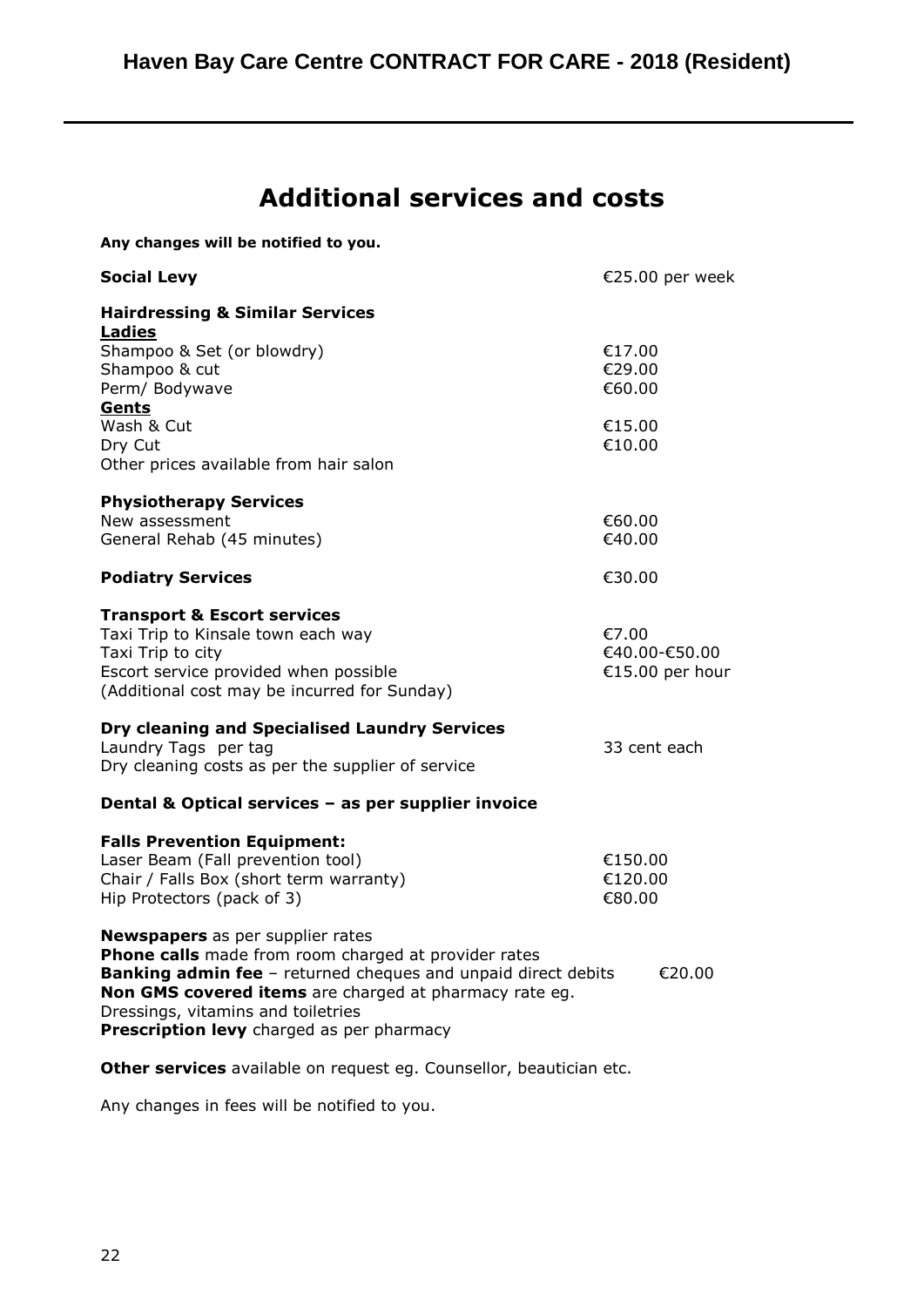#### **Schedule 5 ADMISSION FORM (PURSUANT TO THE CONTRACT FOR CARE)**

| <b>Personal details</b>            |  |  |  |  |
|------------------------------------|--|--|--|--|
| Name                               |  |  |  |  |
| Preferred name                     |  |  |  |  |
| Date of birth                      |  |  |  |  |
| <b>Address</b>                     |  |  |  |  |
|                                    |  |  |  |  |
| Telephone                          |  |  |  |  |
| <b>Marital status</b>              |  |  |  |  |
| Religion                           |  |  |  |  |
| Any allergies/sensitivities        |  |  |  |  |
| <b>GP</b>                          |  |  |  |  |
| GP Telephone number                |  |  |  |  |
| Solicitor's name & address         |  |  |  |  |
| Do you have an Enduring /Power     |  |  |  |  |
| of Attorney in place               |  |  |  |  |
| Is there a Ward of Court in place? |  |  |  |  |
|                                    |  |  |  |  |
|                                    |  |  |  |  |
| <b>Medications</b>                 |  |  |  |  |
| <b>PPS</b>                         |  |  |  |  |
| Medical card no                    |  |  |  |  |
| Do you have private health         |  |  |  |  |
| insurance?                         |  |  |  |  |
| Next of Kin                        |  |  |  |  |
| 1 <sup>st</sup> Contact Name       |  |  |  |  |
| Telephone                          |  |  |  |  |
| <b>Address</b>                     |  |  |  |  |
|                                    |  |  |  |  |
| <b>Email address</b>               |  |  |  |  |
| 2 <sup>nd</sup> Contact            |  |  |  |  |
| Telephone                          |  |  |  |  |
| Address                            |  |  |  |  |
|                                    |  |  |  |  |
| 3rd Contact Name                   |  |  |  |  |
| Telephone                          |  |  |  |  |
| <b>Address</b>                     |  |  |  |  |
|                                    |  |  |  |  |
| Who is responsible for finances?   |  |  |  |  |
| We operate a paperless billing     |  |  |  |  |
| system                             |  |  |  |  |
| Email address of person            |  |  |  |  |
| responsible for finances           |  |  |  |  |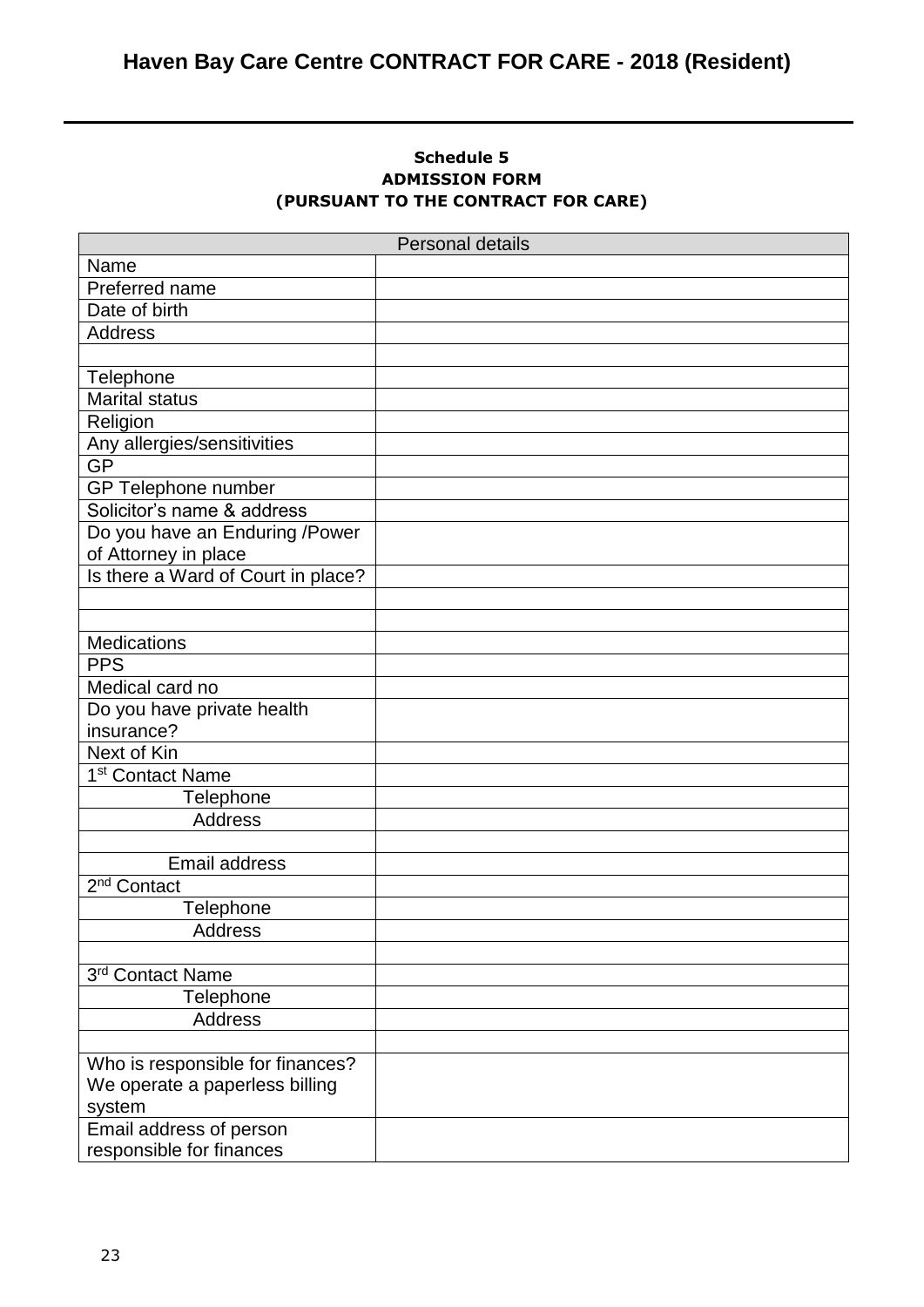**Blank Page**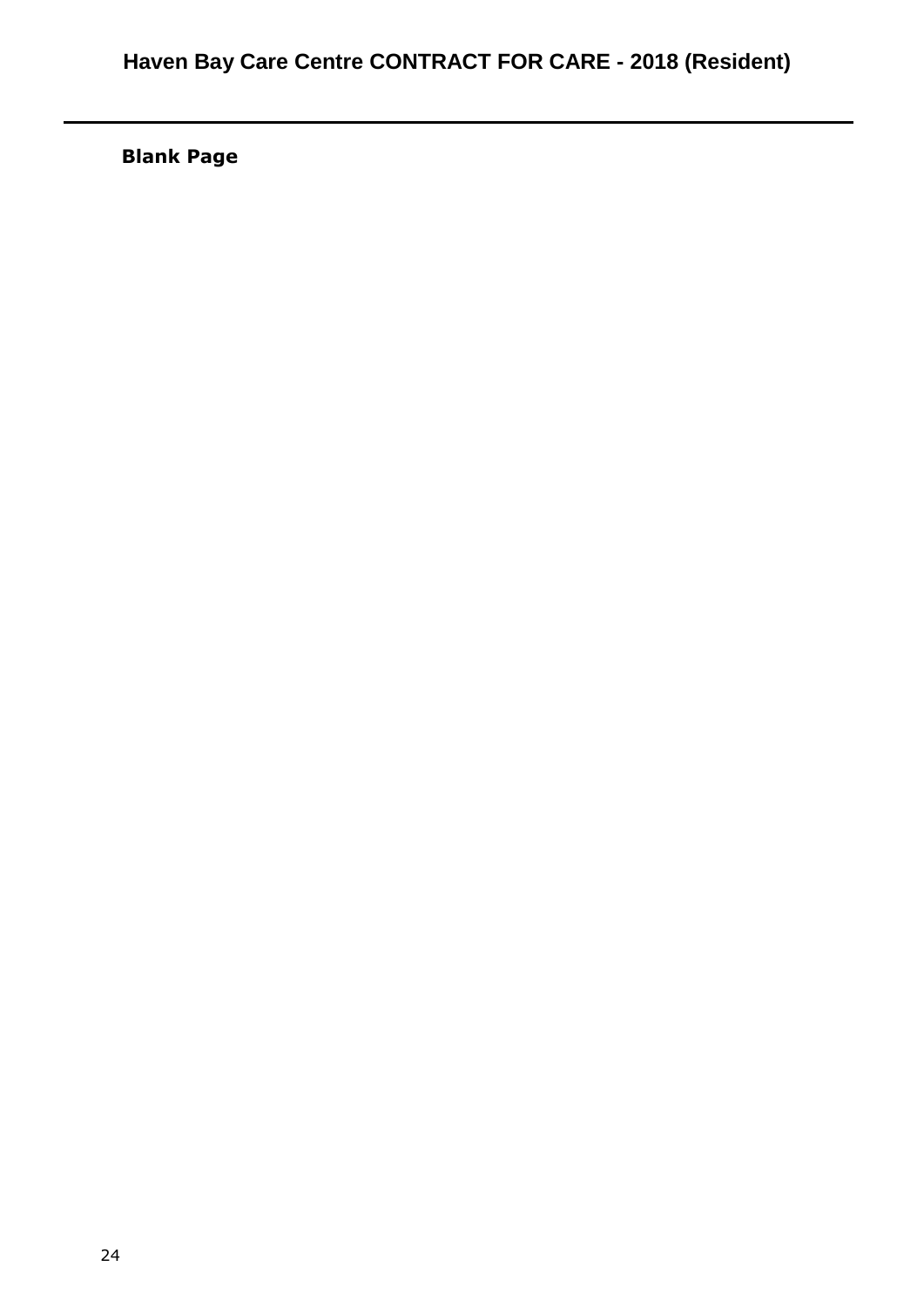#### **SEPA DIRECT DEBIT MANDATE**

#### *Unique Mandate Reference (UMR) – to be completed by (HAVEN BAY CARE CENTRE)*

By signing this mandate form, you authorise (A) HAVEN BAY CARE CENTRE to send instructions to your bank to debit your Account and (B) your bank to debit your account in accordance with the instructions from HAVEN BAY CARE CENTRE. As part of your rights, you are entitled to a refund from your bank under the terms and conditions of your agreement with your bank. A refund must be claimed within 8 weeks starting from the date on which your account was debited.

#### **Please complete all the fields marked \*.**

| <b>Debtor Name</b>                                                                                                                                                        | $\star$ |                   |              |              |                                                                                                                 |             |             |              |   |              |         |   |              |             |                 |             |                |                |   |              |   |                                                                                                                 |              |              |               |              |   |              |    |  |
|---------------------------------------------------------------------------------------------------------------------------------------------------------------------------|---------|-------------------|--------------|--------------|-----------------------------------------------------------------------------------------------------------------|-------------|-------------|--------------|---|--------------|---------|---|--------------|-------------|-----------------|-------------|----------------|----------------|---|--------------|---|-----------------------------------------------------------------------------------------------------------------|--------------|--------------|---------------|--------------|---|--------------|----|--|
| <b>Debtor Address</b>                                                                                                                                                     | $\star$ |                   |              |              |                                                                                                                 |             |             |              |   |              |         |   |              |             |                 |             |                |                |   |              |   |                                                                                                                 |              |              |               |              |   |              |    |  |
| City                                                                                                                                                                      | $\star$ |                   |              |              |                                                                                                                 |             |             |              |   |              |         |   |              |             |                 |             |                |                |   |              |   |                                                                                                                 |              |              |               |              |   |              |    |  |
| Post Code                                                                                                                                                                 | $\star$ |                   |              |              |                                                                                                                 |             |             |              |   |              |         |   |              |             |                 |             |                |                |   |              |   |                                                                                                                 |              |              |               |              |   |              |    |  |
| Country                                                                                                                                                                   | $\star$ |                   |              |              |                                                                                                                 |             |             |              |   |              |         |   |              |             |                 |             |                |                |   |              |   |                                                                                                                 |              |              |               |              |   |              |    |  |
| Debtor account number - IBAN                                                                                                                                              | $\star$ |                   |              |              |                                                                                                                 |             |             |              |   |              |         |   |              |             |                 |             |                |                |   |              |   |                                                                                                                 |              |              |               |              |   |              |    |  |
| Debtor bank identifier code - BIC *                                                                                                                                       |         |                   |              |              |                                                                                                                 |             |             |              |   |              |         |   |              |             |                 |             |                |                |   |              |   |                                                                                                                 |              |              |               |              |   |              |    |  |
| Creditor's name                                                                                                                                                           |         | н.                |              | A            | v                                                                                                               | Е           |             | N            |   |              | B       | A |              | Y           |                 |             | $\mathbf{C}$   | $\mathbf{A}$   |   | $\mathbf R$  | E |                                                                                                                 | $\mathbf{c}$ | E            | $\mathbf N$   | $\mathsf T$  |   | $\mathbb{R}$ | E  |  |
| Creditor identifier                                                                                                                                                       |         |                   |              | $\mathsf E$  |                                                                                                                 | 8           |             | $\mathbf{s}$ | D |              | D       | 3 |              | $\mathbf 0$ | 5               |             | $\overline{7}$ | $\overline{4}$ |   | $\mathbf{3}$ |   |                                                                                                                 |              |              |               |              |   |              |    |  |
| <b>Creditor address</b>                                                                                                                                                   |         | $\, {\bf B}$      |              | A            |                                                                                                                 |             |             |              |   | N            | A       |   | $\mathsf{C}$ | $\sf U$     |                 | $\mathsf B$ | $\, {\bf B}$   |                | Y |              |   | K                                                                                                               |              | $\mathsf{N}$ | ${\mathbf S}$ | $\mathsf{A}$ | L |              | E. |  |
| City                                                                                                                                                                      |         | ${\bf C}$         |              | $\circ$      |                                                                                                                 | $\mathbf C$ |             | $\circ$      |   | $\mathsf{R}$ | $\sf K$ |   |              |             |                 |             |                |                |   |              |   |                                                                                                                 |              |              |               |              |   |              |    |  |
| Post Code                                                                                                                                                                 |         | $\mathbf 0$       |              | $\mathbf{0}$ | $\mathbf 0$                                                                                                     |             | $\mathbf 0$ |              |   |              |         |   |              |             |                 |             |                |                |   |              |   |                                                                                                                 |              |              |               |              |   |              |    |  |
| Country                                                                                                                                                                   |         |                   | $\mathbb{R}$ |              | E                                                                                                               |             |             | A            |   | $\mathsf{N}$ | D       |   |              |             |                 |             |                |                |   |              |   |                                                                                                                 |              |              |               |              |   |              |    |  |
| Type of payment                                                                                                                                                           | $\star$ | Recurrent payment |              |              |                                                                                                                 |             |             |              |   |              | or      |   |              |             | One-off payment |             |                |                |   |              |   |                                                                                                                 |              |              |               |              |   |              |    |  |
| Date of signature                                                                                                                                                         | $\star$ |                   |              |              |                                                                                                                 |             |             |              |   |              |         |   |              |             |                 |             |                |                |   |              |   |                                                                                                                 |              |              |               |              |   |              |    |  |
|                                                                                                                                                                           |         |                   |              |              | Signature(s)                                                                                                    |             |             |              |   |              |         |   |              |             |                 |             |                |                |   |              |   |                                                                                                                 |              |              |               |              |   |              |    |  |
| Please sign here<br>the state of the state of the state of the state of the state of the state of the state of the state of the state of<br><b>Contact Contact Street</b> | $\star$ |                   |              |              | the contract of the contract of the contract of the contract of the contract of the contract of the contract of |             |             |              |   |              |         |   |              |             |                 |             |                |                |   |              |   | the contract of the contract of the contract of the contract of the contract of the contract of the contract of |              |              |               |              |   |              |    |  |

Note: Your rights regarding the above mandate are explained in a statement that you can obtain from your bank. Please send this mandate to HAVEN BAY CARE CENTRE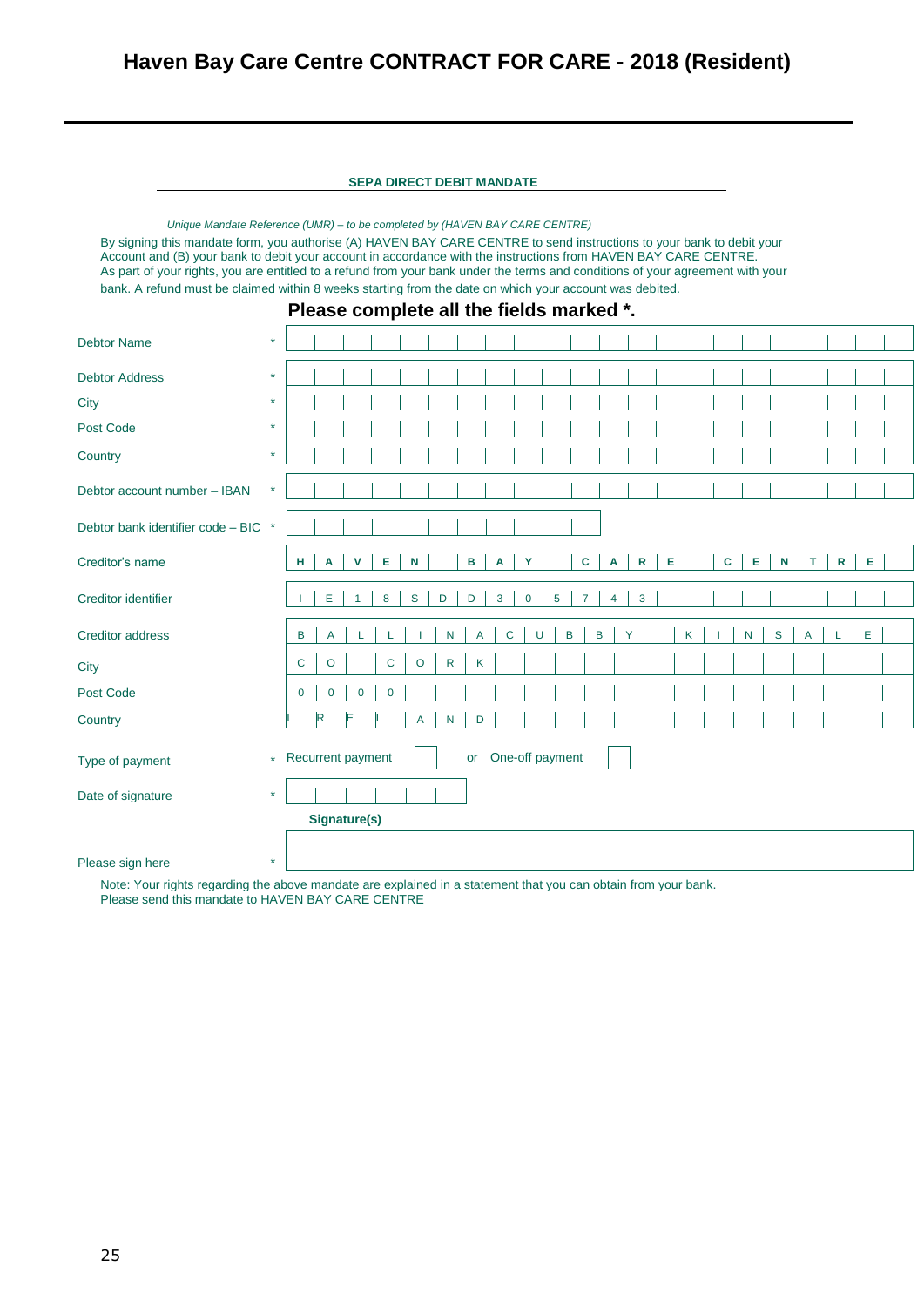**Blank Page**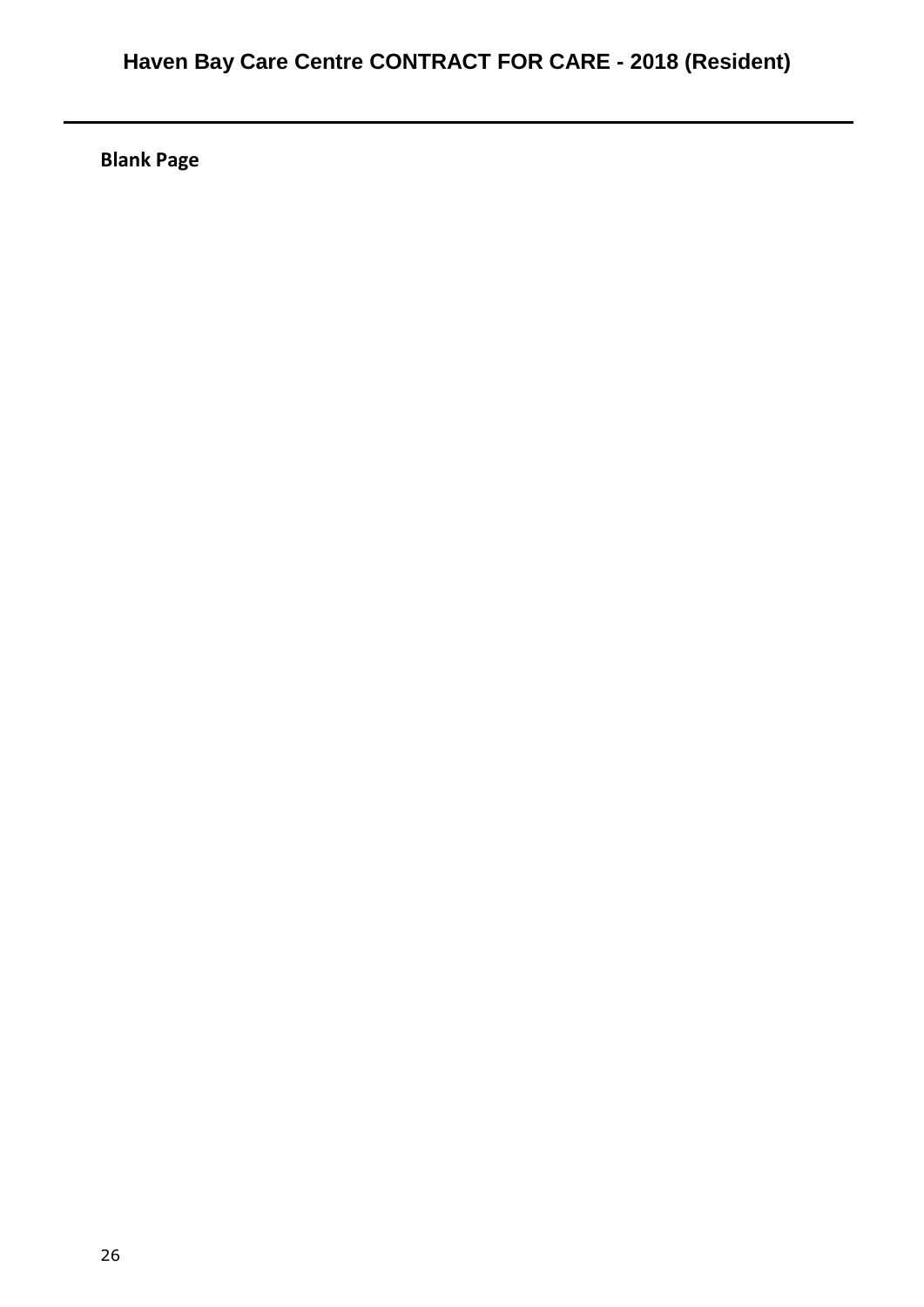

### **Consent for photographs**

| Name: ______       |  |
|--------------------|--|
| Date of Birth: ___ |  |

I consent to have my photograph taken for the purposes of identification in my:

| Medical reasons (e.g. if I have a wound)                                     |  |
|------------------------------------------------------------------------------|--|
| For in house use e.g. on door, photo displays                                |  |
| For external use e.g. social media including website/facebook,<br>newspapers |  |
| I Consent to have my photograph emailed to my Next of Kin                    |  |
| Email Address:                                                               |  |

IT IS MANDATORY THAT WE HAVE A RECENT PHOTOGRAPH OF YOU TO COMPLETE OUR PRESCRIPTION SHEET AND MISSING PERSONS PROFILE.

Resident (print) \_\_\_\_\_\_\_\_\_\_\_\_\_\_\_\_\_\_\_\_\_\_\_\_\_ Resident signature: \_\_\_\_\_\_\_\_\_\_\_\_\_\_\_\_\_\_\_\_\_\_\_\_\_\_

I consent to have my name on my room door:

Resident (print) example and the Resident signature:  $\blacksquare$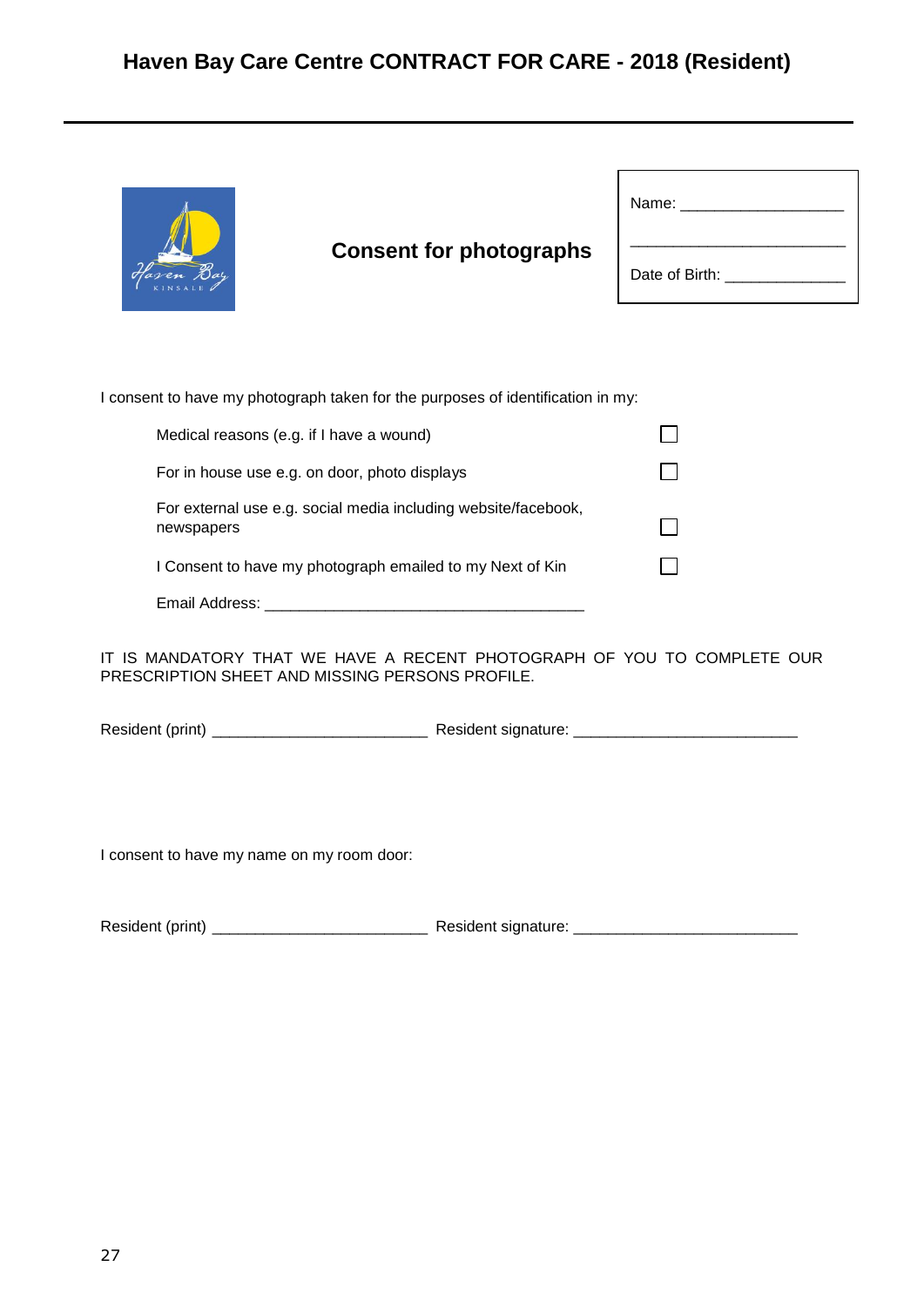| <b>Schedule 4</b>            | Name:          |
|------------------------------|----------------|
| <b>Frequency of Services</b> | Date of Birth: |

I /My relative would like to avail of the following services and at frequency indicated:

| <b>Hairdressing</b>                                                                                             |                                                                                                                                     |
|-----------------------------------------------------------------------------------------------------------------|-------------------------------------------------------------------------------------------------------------------------------------|
| Please tick frequency required<br>Weekly<br>Fortnightly<br>Monthly<br>Never                                     |                                                                                                                                     |
| Please tick services preferred<br>Wash & Set<br>Cut when required<br>Perm when required<br>Colour when required |                                                                                                                                     |
| <b>Podiatry</b><br>(This service will be as required)                                                           |                                                                                                                                     |
| Physiotherapy                                                                                                   | (This service will be as required and will be in discussion with Physiotherapist)                                                   |
| <b>Newspapers</b><br>Daily<br>Saturday<br>Sunday                                                                | ]Please indicate paper ___________________<br>Please indicate paper __________________<br>]Please indicate paper __________________ |
| <b>Laundry Tags</b>                                                                                             | (Please note that we cannot be responsible for private labelling)                                                                   |
|                                                                                                                 |                                                                                                                                     |
|                                                                                                                 |                                                                                                                                     |
| or                                                                                                              |                                                                                                                                     |
| Resident representative signature ________________________                                                      |                                                                                                                                     |
|                                                                                                                 |                                                                                                                                     |

Date \_\_\_\_\_\_\_\_\_\_\_\_\_\_\_\_\_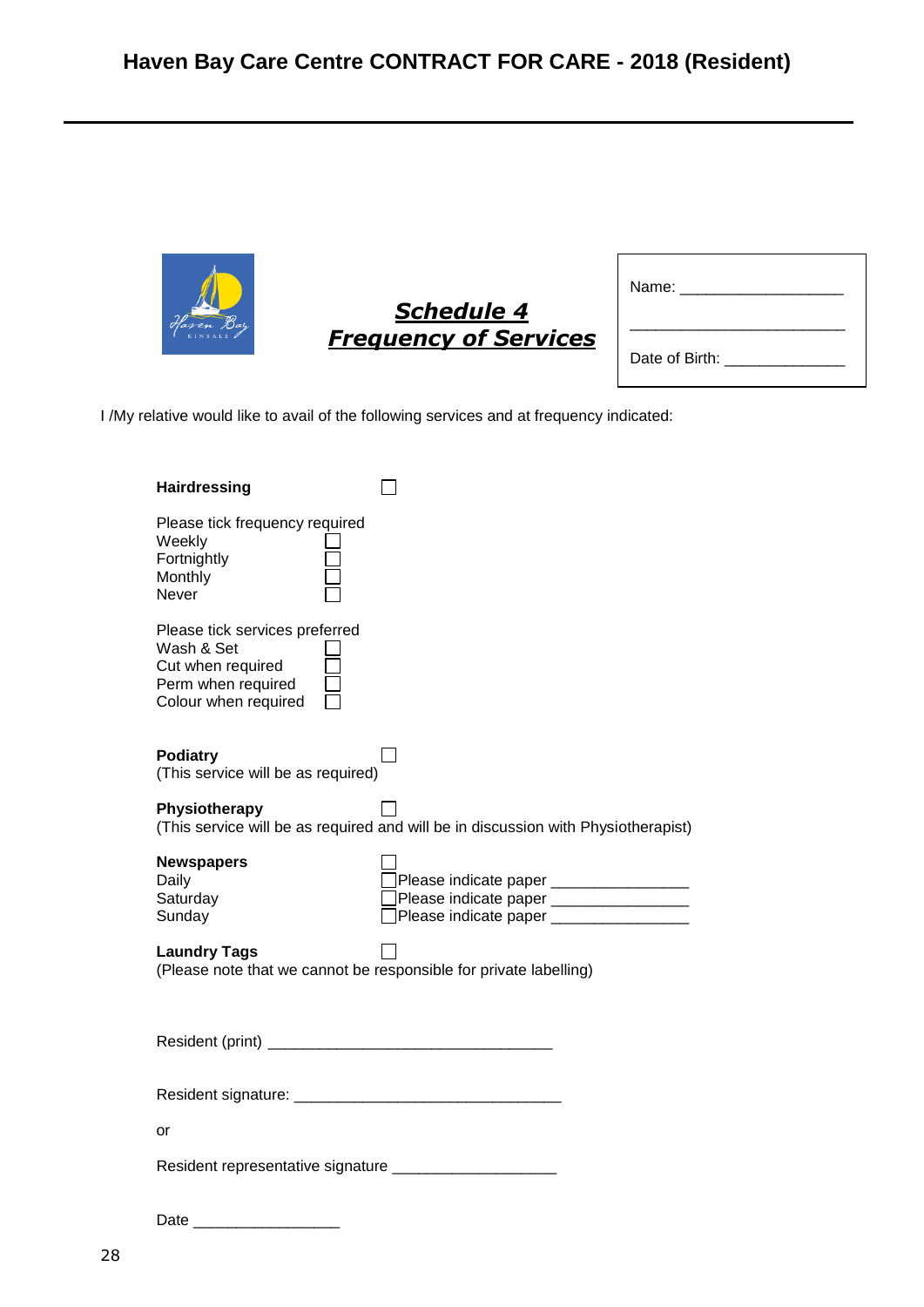## **Haven Bay Care Centre CONTRACT FOR CARE - 2018 (Resident)**

| en<br><b>KINSALE</b> |
|----------------------|

### *Pharmacy Agreement*

Name: \_\_\_\_\_\_\_\_\_\_\_\_\_\_\_\_\_\_\_ \_\_\_\_\_\_\_\_\_\_\_\_\_\_\_\_\_\_\_\_\_\_\_\_\_ Date of Birth: \_\_\_\_\_\_\_\_\_\_\_

Haven Bay Care Centre has a service agreement with **College Road Pharmacy**. As part of this agreement, the Pharmacist is required to safely supply, deliver and review your medication. There is no fee for this service. If you are happy for this pharmacy to serve you, please sign below:

| <b>Or</b> agreed in consultation with Resident's Representative: |                                                                                                                                                                                                                                |
|------------------------------------------------------------------|--------------------------------------------------------------------------------------------------------------------------------------------------------------------------------------------------------------------------------|
|                                                                  | Date and the contract of the contract of the contract of the contract of the contract of the contract of the contract of the contract of the contract of the contract of the contract of the contract of the contract of the c |

\*Please note, this does not refer to the government levy whereby there is a fee for each item dispensed on a medical card. This is charged as a prescription levy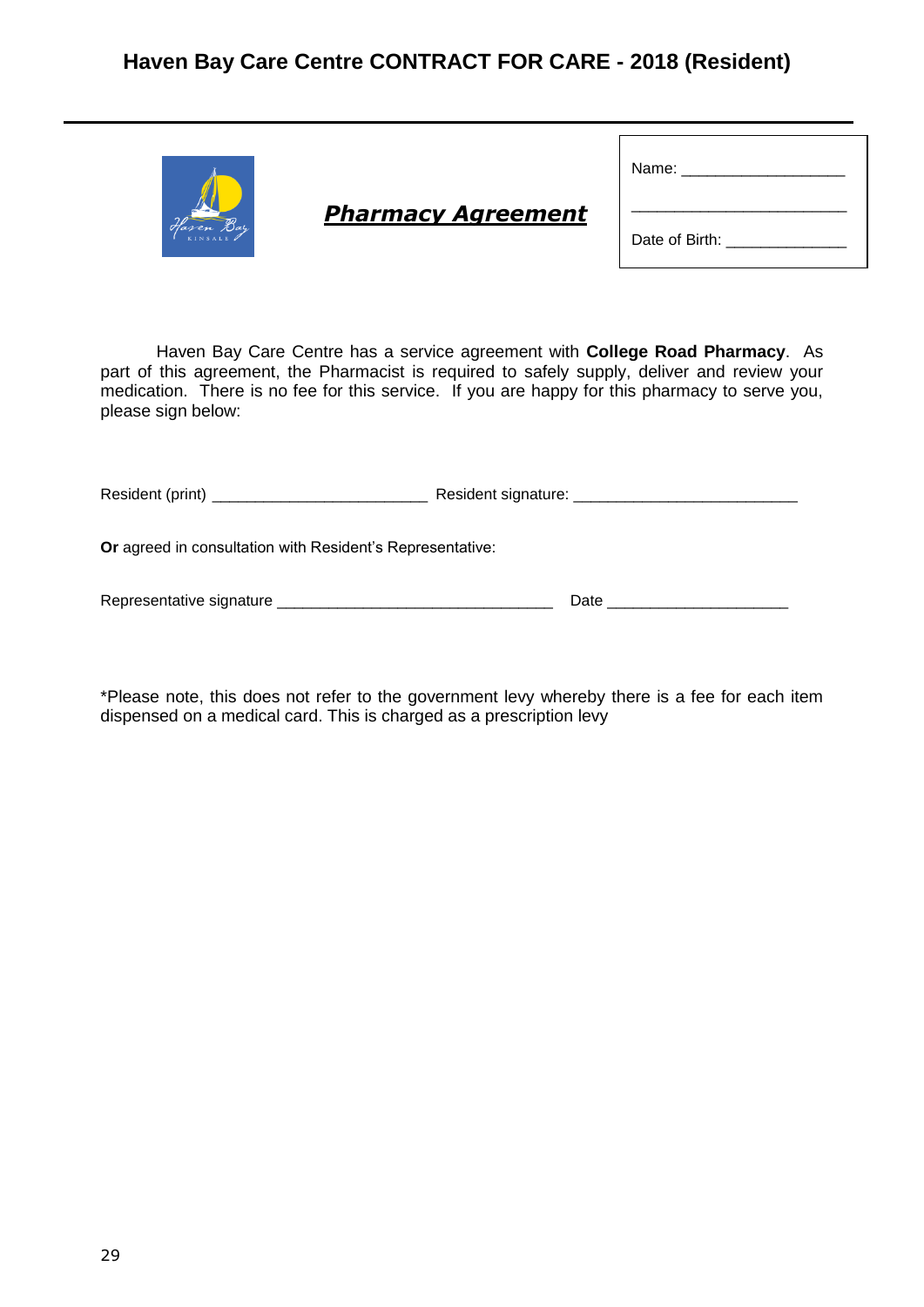## **Haven Bay Care Centre CONTRACT FOR CARE - 2018 (Resident)**

|                                                                                                                                    | <b>Flu Vaccine Consent 2017</b> | Name: _________________________<br><u> 1980 - Johann Barbara, martxa alemaniar arg</u><br>Date of Birth: _______________ |  |  |
|------------------------------------------------------------------------------------------------------------------------------------|---------------------------------|--------------------------------------------------------------------------------------------------------------------------|--|--|
|                                                                                                                                    |                                 |                                                                                                                          |  |  |
| If you <b>WOUID</b> like to receive the FluVaccine:                                                                                |                                 |                                                                                                                          |  |  |
| I would like to receive the flu vaccine annually.                                                                                  |                                 |                                                                                                                          |  |  |
|                                                                                                                                    |                                 |                                                                                                                          |  |  |
|                                                                                                                                    |                                 |                                                                                                                          |  |  |
| Or agreed in consultation with Resident's Representative:                                                                          |                                 |                                                                                                                          |  |  |
|                                                                                                                                    |                                 |                                                                                                                          |  |  |
| If you <b>WOUID NOT</b> like to receive the FluVaccine:<br>No thanks, I would <b>NOT</b> like to receive the flu vaccine annually. |                                 |                                                                                                                          |  |  |
|                                                                                                                                    |                                 |                                                                                                                          |  |  |
|                                                                                                                                    |                                 |                                                                                                                          |  |  |
| Or agreed in consultation with Resident's Representative:                                                                          |                                 |                                                                                                                          |  |  |
|                                                                                                                                    |                                 |                                                                                                                          |  |  |
|                                                                                                                                    |                                 |                                                                                                                          |  |  |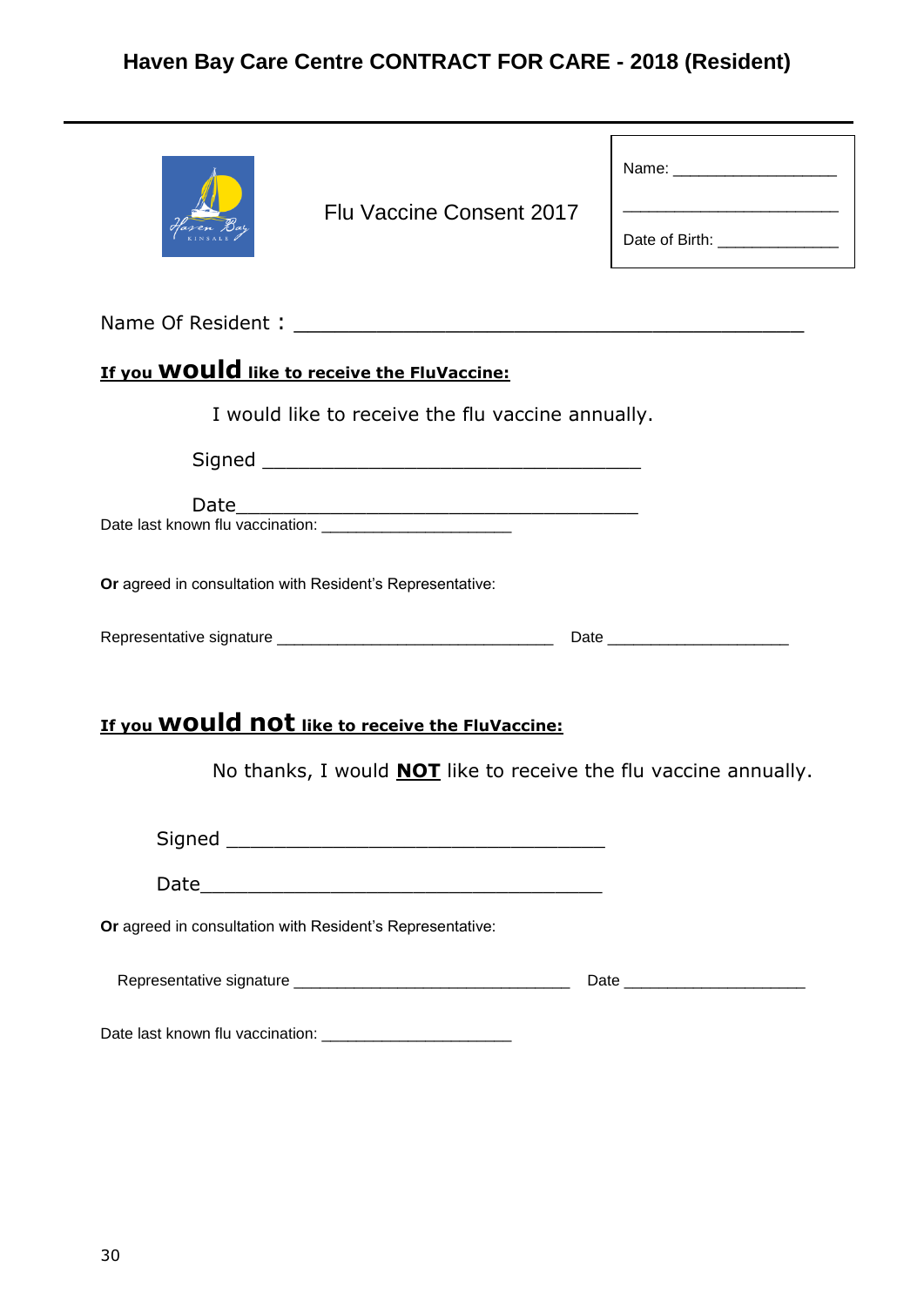

Pneumonia Vaccine Consent 2017

| Name: ______ |                               |
|--------------|-------------------------------|
|              | Date of Birth: Note of Birth: |

Name of Resident:

Date of last pneumonia vaccination:

### **If you would like to receive the pneumonia vaccine:**

I would like to receive the pneumonia vaccine.

Signed \_\_\_\_\_\_\_\_\_\_\_\_\_\_\_\_\_\_\_\_\_\_\_\_\_\_\_\_\_\_\_

Signed Representative \_\_\_\_\_\_\_\_\_\_\_\_\_\_\_\_\_\_

Date\_\_\_\_\_\_\_\_\_\_\_\_\_\_\_\_\_\_\_\_\_\_\_\_\_\_\_\_

## **If you would not like to receive the pneumonia vaccine:**

No thanks, I would **NOT** like to receive the pneumonia vaccine.

Signed **and**  $\overline{\phantom{a}}$  and  $\overline{\phantom{a}}$  and  $\overline{\phantom{a}}$  and  $\overline{\phantom{a}}$  and  $\overline{\phantom{a}}$  and  $\overline{\phantom{a}}$  and  $\overline{\phantom{a}}$  and  $\overline{\phantom{a}}$  and  $\overline{\phantom{a}}$  and  $\overline{\phantom{a}}$  and  $\overline{\phantom{a}}$  and  $\overline{\phantom{a}}$  and  $\overline{\phantom{a}}$  and

Date\_\_\_\_\_\_\_\_\_\_\_\_\_\_\_\_\_\_\_\_\_\_\_\_\_\_\_\_\_\_\_\_\_

It is recommended that the pneumonia vaccine be given every 5 years. Please indicate the year you last received the pneumonia vaccine (if ever): \_\_\_\_\_\_\_\_\_\_\_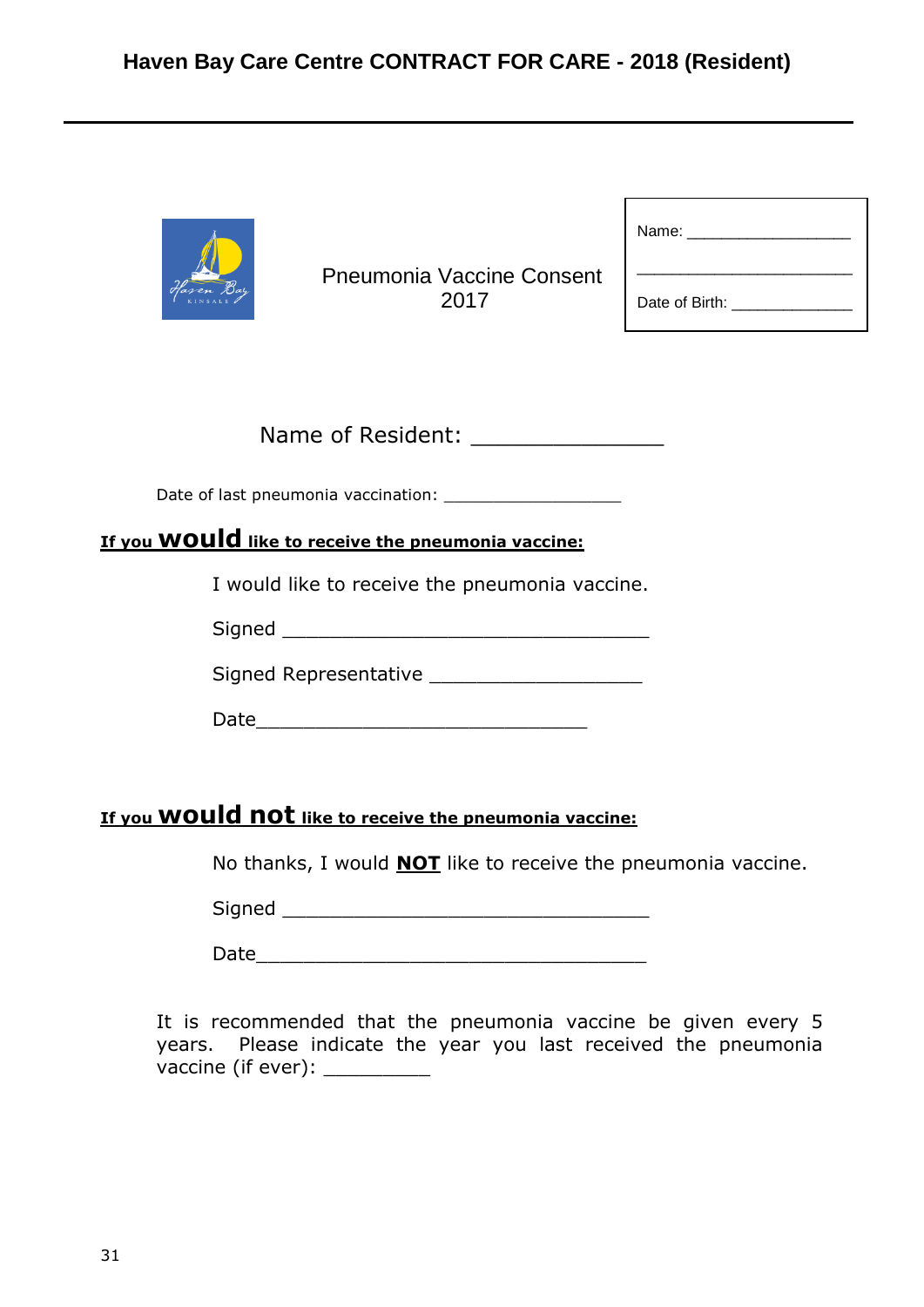| Post:<br>Post is be given directly to Resident<br>or<br>Alternatively leave at reception for collection by: |       | <b>DOST</b> |
|-------------------------------------------------------------------------------------------------------------|-------|-------------|
|                                                                                                             |       |             |
|                                                                                                             |       |             |
| Signed:                                                                                                     | Date: |             |